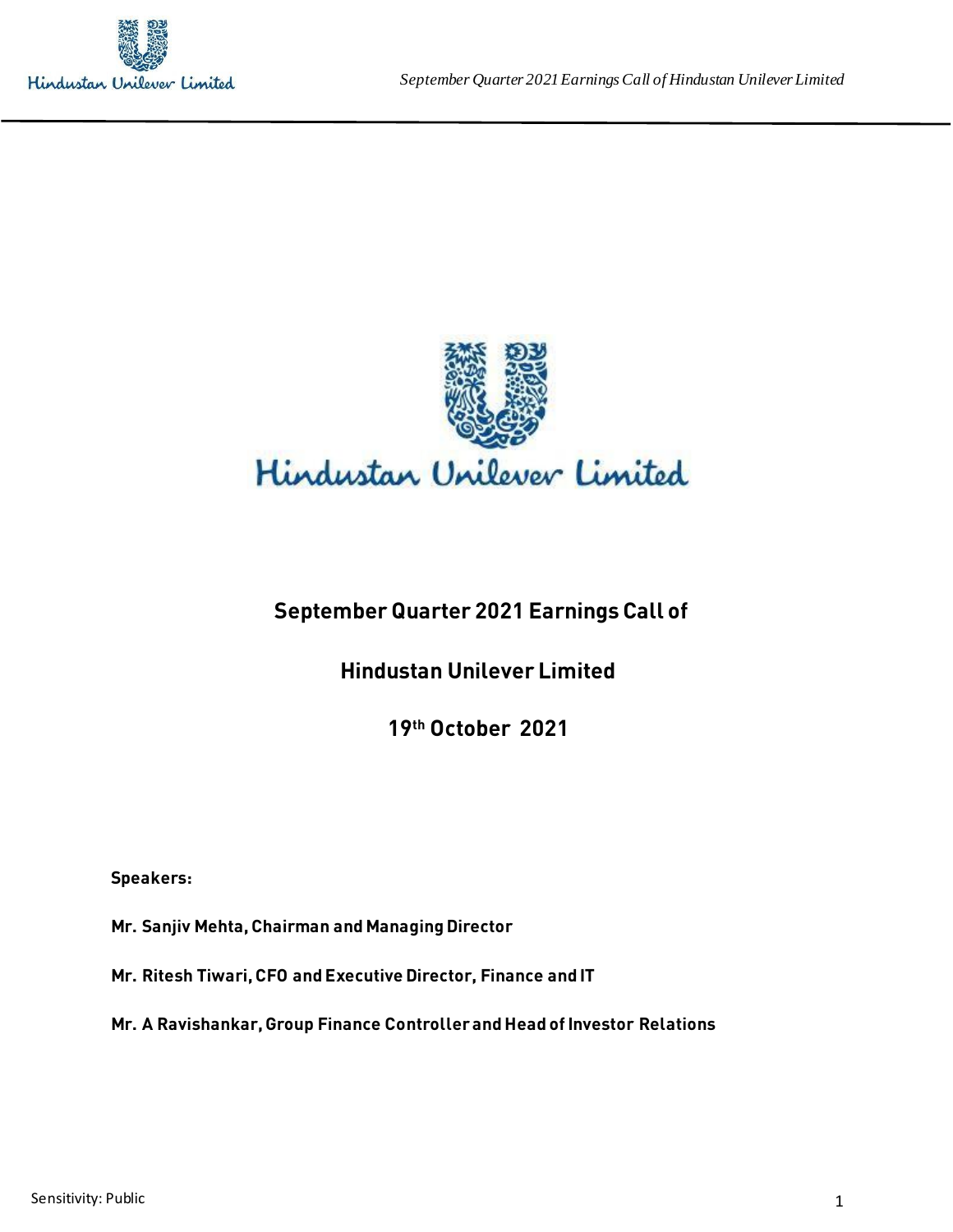

## **Operator**

Ladies and gentlemen, good day, and welcome to Hindustan Unilever Limited conference call for the results for quarter and half year-ended 30<sup>th</sup> September 2021. Please note that this conference is being recorded.

I now hand the conference over to Mr. A. Ravi Shankar, Group Controller and Head of Investor Relations. Thank youand over to you sir

## **A. Ravishankar** *Hindustan Unilever Limited*

Thank you, Faizan. Good afternoon, everyone, and welcome to the conference call of Hindustan Unilever Limited. We will be covering this evening the results for the quarter and half year-ended 30th September 2021. On the call from our end is Mr. Sanjiv Mehta, Chairman and Managing Director; and Mr. Ritesh Tiwari, Chief Financial Officer. We hope that you are staying safe and healthy. As is customary, we will start the presentation with Sanjiv sharing the perspective on the market and overview of how we are navigating the current environment. Then Ritesh will share with you the performance for the quarter with the category highlights and the outlook for the future.

Before we get started with the presentation, I would like to draw your attention to the safe harbor statement. With that, over to you, Sanjiv.

## **Sanjiv Mehta** *Hindustan Unilever Limited*

Thank you, Ravi. Good afternoon, everyone, and thank you so much for joining us on the call today. It's always a pleasure to interact with each one of you. I hope that you and your loved ones are safe and keeping well. My greetings to you on the beginning of the festive season.

Let me begin with talking about the market context and the performance in this quarter and touch upon a few actions that we have undertaken to build what we believe is a purpose-led, future-fit Hindustan Unilever. Operating environment improved progressively after the second wave. Infection rates are largely under control, with last 7 days average COVID cases reported in the country staying below 20,000. Thanks to the immense efforts of the government authorities and frontline warriors, our vaccination program has indeed picked up pace. Till date, we have administered close to 1 billion doses, giving at least 1 dose to more than 70% of the adult population. Mobility continues to improve through the quarter and was at more than 85% of pre-COVID level asof the exit of September. The recent employment data from CMIE is also indicating a recovery, with total employment numbers almost back to pre-COVID levels. However, there are still challenges. Despite the pickup in economic activity and macro indicators tracking back to pre-COVID levels, there are some key challenges. As with Nielsen data, FMCG market growths,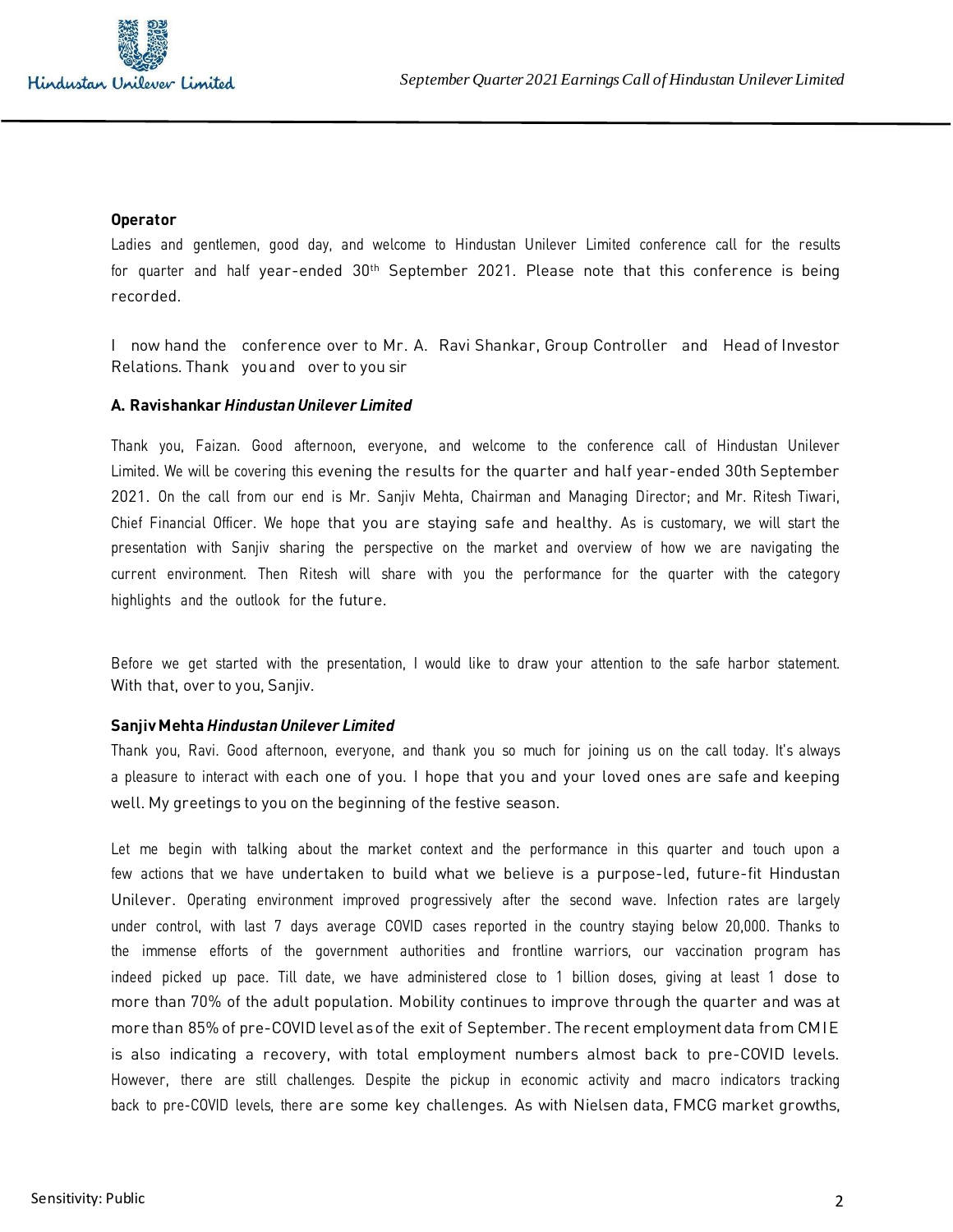which picked up after the second wave, saw some moderation in August and September. Rural markets, which have shown good resilience thus far during the pandemic, have slowed in the last couple of months. Urban should hopefully benefit from further improvement in mobility and from a weak base relative to rural.

Next few months will be critical to assess the underlying market demand and determine whether these are transient or structural. We must understand that whenever we look at quarterly growth, it is with reference to the base period. So sometimes it's very important for you to go beyond just 1-year number and look at 2-year numbers. As seen from the recent RBI Consumer confidence survey, the sentiment, while improved versus July '21, still remains subdued as consumers were concerned about the impact of lower household incomes and high inflation.

Prices for many commodities continue to be at multiyear highs. Palm oil prices continue to be at record levels, while crude and packaging feedstocks have also rallied significantly. While tea prices have softened versus the record levels of 2020, prices are still high compared to 2019 level. Further global supply chains are witnessing massive disruption, with shortages of shipping containers, skyrocketing shipping rates, congestion at ports and the recent energy crisis in China.

So, in summary, while the operating environment has improved, it has remained challenging in this quarter.

In this context, we have delivered what we believe is a robust and competitive performance in the quarter, with our domestic consumer business growing at 11%. Our business fundamentals remain strong, and we continue to gain market shares and penetration in more than 75% of our business. The strength of our brands, our execution prowess has enabled us to take price increase in a calibrated manner, leading to a sequential step-up in consumer pricing. We have been able to provide the right price value equation to the consumer, then thus predict our business model in a highly inflationary scenario. This, coupled with a laser sharp focus on savings, by playing all lines of the P&L dynamically, has resulted in a sequential improvement in EBITDA margins by 70 bps, taking our margins to 25%.

We have a clear and compelling strategy, which we spoke about in detail during our investor meet last month. Our 5 strategic choices, underpinned by strong operational excellence and our distinctive hard-toreplicate capabilities, will enable us to drive growth and create a purpose-led, future-fit HUL. Now let me talk about some of the actions we took in this quarter to bring this alive. Over the next few charts, I will take you through some of the work that the world-class R&D and marketing teams have done in this quarter.

Let me start with Beauty & Personal Care. We had a number of innovations and activations in Skin Care and Color Cosmetics category. Pond's has launched its Gold Beauty range for a radiant gold-like glow. It's a daily skin care regime, which includes face wash, serum, day cream, peel-off mask and a night cream.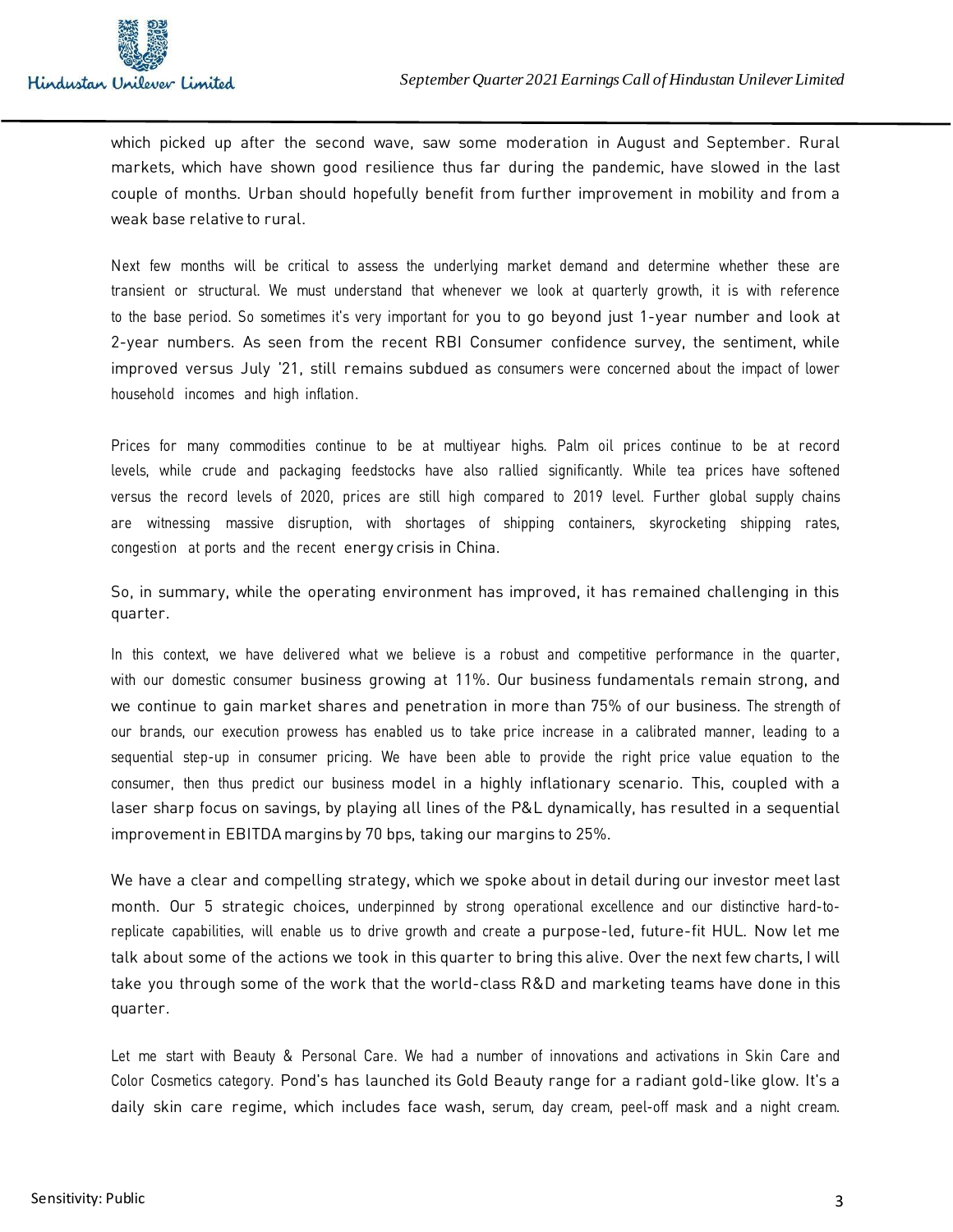

Pond's has also launched an on-trend vitamin C serum infused with lemon, green papaya and pomegranate extract.

With festival around the corner, Lakmé has introduced limited edition range of lip colors to make the festive season more special. Lakmé also launched Lumi Cream, which is a light moisturizer with a hint of highlighter for a 3D glow.

Vaseline's new lip tins helps you get healthy looking and soft lips. It has specialized formulation for perfect lip care.

Bringing alive its purpose, our brand Glow and Lovely, through its new campaign, showcases that there is no one Miss India. Women in all streams are Miss India's in their own profession. The brand believes that every girl has a glow and to unlock her full potential, Glow and Lovely Careers platform provides free resources to girl to start the story of success.

Let me now move to Hair Care. Sensing the consumers' needs for voluminous hair, TRESemmé has launched its new Thick & Full shampoo and conditioner with biotin and wheat protein to give thicker and fuller look. Expanding its hair mask range, Dove has introduced a new variant with oat milk and honey extracts for stronger and healthy looking hair. Pepsodent was relaunched in this quarter with a new and improved formulation. Its new Germicheck toothpaste has an advanced anti-germ formula with clove and neem oil and a patented CPC technology for its scientifically proven benefits to provide whole mouth protection. New Lifebuoy with Silver Plus formula was launched in this quarter, which provides 100% stronger germprotection against new viruses.

Driving the WiMI spirit, we now have superior product mixes for Lux, depending on consumer preferences. Not only the mixes, but our communications are also tailored for WiMI. Dove's new activation is talking about skin-friendly antiperspirant deodorant and roll-on, which has 0% alcohol and 1/4 moisturizing cream for even and smooth underarms.

Let me now move to Home Care. Our largest laundry brand, Surf Excel, took another step in the journey to win the Clean Future by introducing Surf Excel Matic Liquid with 100% biodegradable actives in the product formulation and 50% recycled plastic and packaging, a great start to reducing the environmental footprint in the product life cycle The product pack and communication change are a slight nudge from Surf Excel to the citizens that their choices make a difference in creating a world we all wish for. The new brand communication film is centered around the idea of taking control of our future in small ways we can. Rin is extending its Clean Future Journey by introducing a new Rin bar, a superior, cleaner product which is 100% phosphate-free.To address the need for superior toilet hygiene, Domex has launched a new evidence-based campaign, demonstrating the superior benefits of Domex Fresh Guard disinfectant toiler cleaner. The improved formula of the product reduces water, stain and germ buildup, thereby troubleshooting persistent problems such as cleanliness, hygiene and malodour. Vim, our dish-wash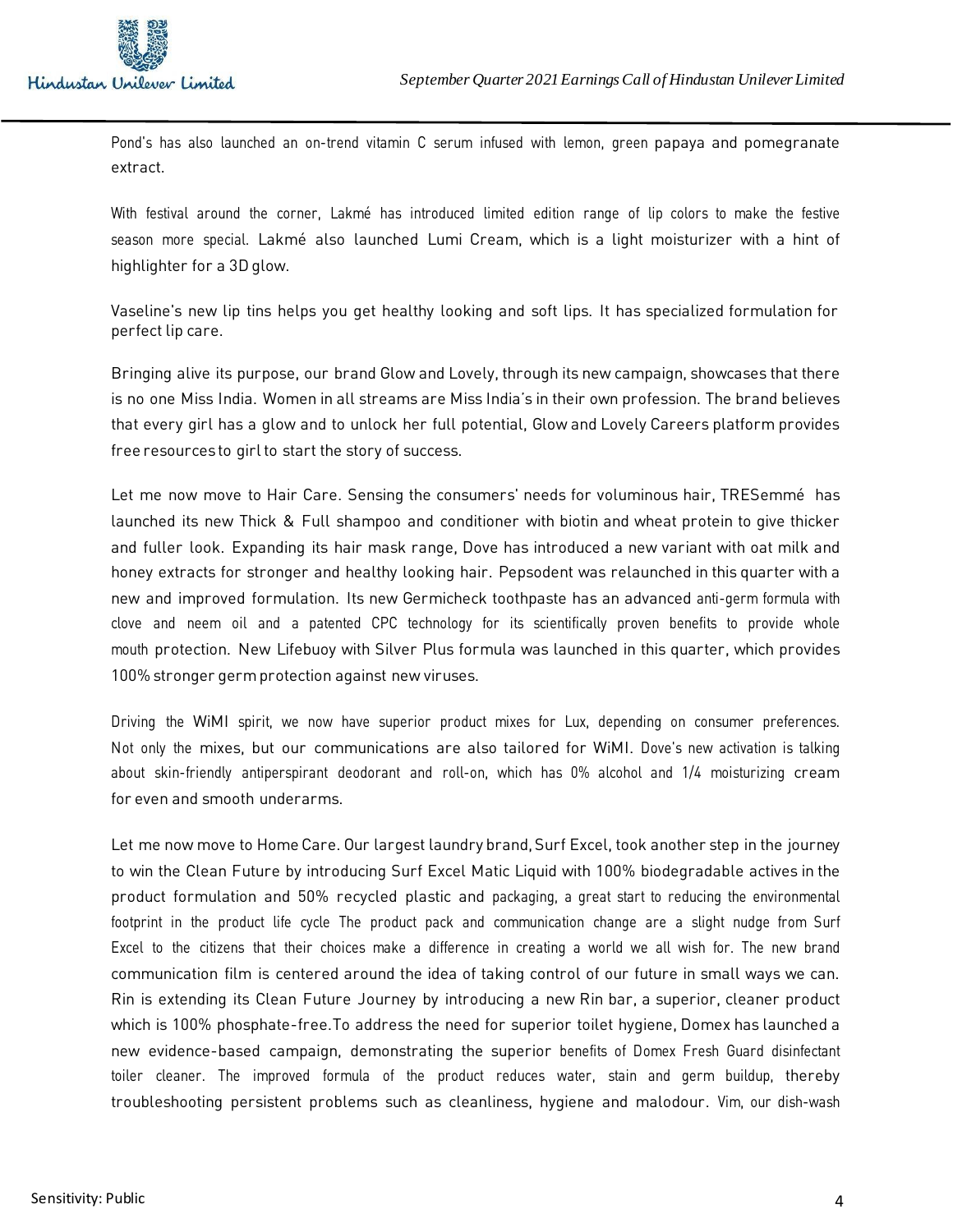cleaning brand, aims to break gender stereotypes in its new campaign and encourages girls to get ahead of dishwashing.

Next one is a heartwarming film from Sunlight. Weavers' livelihood in Bengal have been impacted due to COVID-19 and dwindling demand. Through its purpose, Live Life with Color, Sunlight has embarked on a journey to add colors to the lines of hand loom weavers, the talented men and women who have kept our rich cultural heritage alive for generations. The new brand campaign, Sunlight Tantir Rong, is a unique initiative to connect weavers with famous contemporary designers. Comfort has come up with a new contextual communication to prevent malodour from clothes during the monsoon season.

Now let me move to F&R. India is home to more than 70 million diabetics, second highest in the world. Careful dietary management is a necessary part of living with diabetes and a high-fiber diet is scientifically proven to help. Horlicks has launched Diabetes Plus, which fulfills 26% of daily fiber requirement, which helps in managing blood sugar, reduce cholesterol and supports weight management. Kissan expanded its peanut butter range by adding the crunchy variant. This has now become a part of my daily breakfast, and I would urge you to use it. It's absolutely brilliant product. It is made out of 100% real peanuts and is an excellent source of protein.Offering 3 delicacies to consumers during this Durga puja, the biggest festival in West Bengal, Kwality Wall's is dialing up its new campaign across pandals and on digital media. "Pujo Mane Mishti, Pujo Mane Kwality Wall's".

Boost, the rich legacy of inspiring kids and giving them the right motivation and stamina to overcome challenges, even when the odds are against them. In this new campaign, it aims to break stereotypes around girls and sports. With grit, perseverance and stamina, the brand hopes to inspire the next generation of athletes. Building on its credentials of providing restaurant-like food at home, Knorr has activated a new communication for its Chinese sauce and gravy mix.

Bringing alive its purpose, Brooke Bond 3 Roses in its latest ad film showcases how a mother-in-law's doubt turns into support for her daughter-in-law over the perfect cup of tea. The campaign associates with 3 iconic attributes of color, taste and strength of 3 roses to the versatility of the modern Indian woman just as she perfectly manages work, family and motherhood.

Let me now talk about nutrition. In the past, we have spoken about the nutrition deficiency in India, the low penetration levels in health food drinks category. So very clearly, the job here is to increase penetration and develop the market. We are doing this through persuasive communication, consumer connects and driving physical reach.

Our new food equivalence communication in Horlicks is focused on explaining the goodness that is filled in a cup of Horlicks. I spoke about the Boost campaign in the breaking stereotypes. Consumer connects at scale is a critical leg of our market development strategy. In this quarter, we did more than 5 million consumer connects. We are doing this in low-penetration geographies, where the promoters visit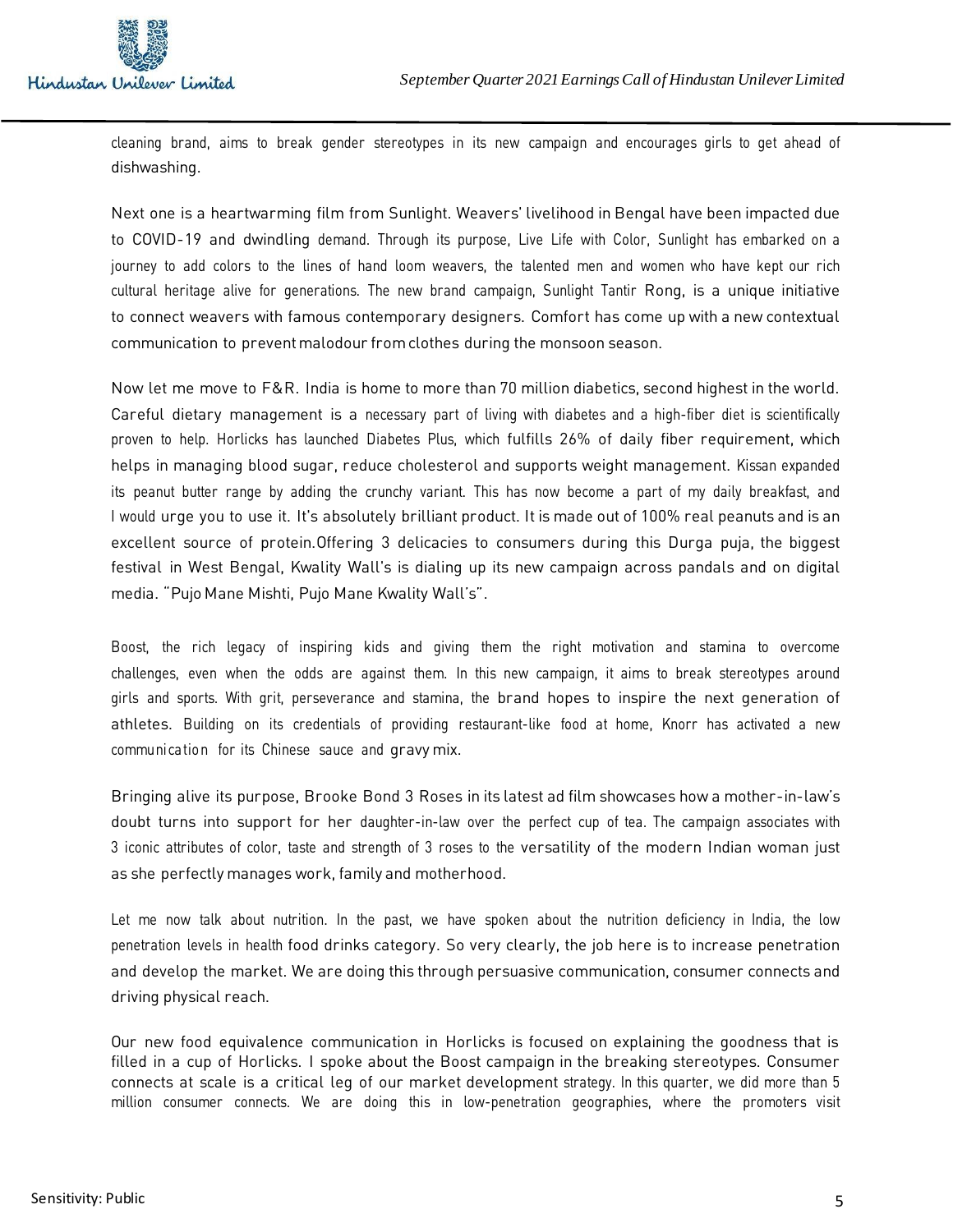home and educate the consumers about the category and build its relevance through our brand to increase penetration.

Along with the mental reach, driving physical reach is a key component of our strategy. Last quarter, we spoke about our go-to-market integration plans. I'm very happy to tell you that we have been progressing well and till date, we have integrated more than 85% of our business, up from 50% as of June end.

As we integrate our distribution systems, we're also increasing our effective coverage, which is now at 1.9x of pre-GTM integration level. All this has helped us in increasing penetration sequentially and deliver double-digit volume growth in our Health Food Drinks business.

Let me now talk about the Premium Beauty Business Unit. I'm really happy to tell you that this unit, our incubator set-up within the HUL ecosystem, is doing well and scaling up its digital presence. With its focus on building digital-first beauty brands and reflecting its agility, the business has expanded its range to cover Simple, Love Beauty and Planet and Baby Dove. Driving on-trend innovation, Simple had launched 3 booster serums. And Love Beauty and Planet has launched Sulfate-free hair care range, with onion and apple cider vinegar. Dialing up our innovation intensity in this space, we have charted an aggressive plan to launch new and on-trend innovations.

PBBU, what we call as the Premium Beauty Business Unit, is not just about building brands, but this is also about incubating capabilities. Some of these are having an agile innovation model to pick up trends on the fly, launch the product in minimal time, scaling it up as it succeeds, building supply chain for small like nano-factory setups and flexible supply chain to provide agility. Performance marketing, D2C and e-comm capabilities required to target top 50 million consumers who are digital natives.

Elaborating on our digital presence, we now have dedicated D2C platforms for 4 of our beauty brands, Lakmé, Simple, Love Beauty and Planet and Dermalogica. Just to expand on this further, Lakmé, our iconic beauty brand, has the highest followership on Instagram across all beauty brands in India. The D2C platform of Lakmé gets more than 2 million visitors per month. And together with e-commerce, it contributes to more than 30% of the brand turnover.

Now talking about channels, COVID-19 has, of course, given a big lift to e-commerce, and we believe these habits will continue to stick with consumers as they get used to the convenience and assortment available online. Modern trade stores, which were impacted due to closure of malls, have come back strongly in the quarter as the country opened. And rightly so, as in a country, shopping is considered an outing and an experience.

General trade continued its resilient performance. As far as we are concerned, our job is to create triple-win, win for the consumers, win with the customers and win in HUL. We are doing this by ensuring dedicated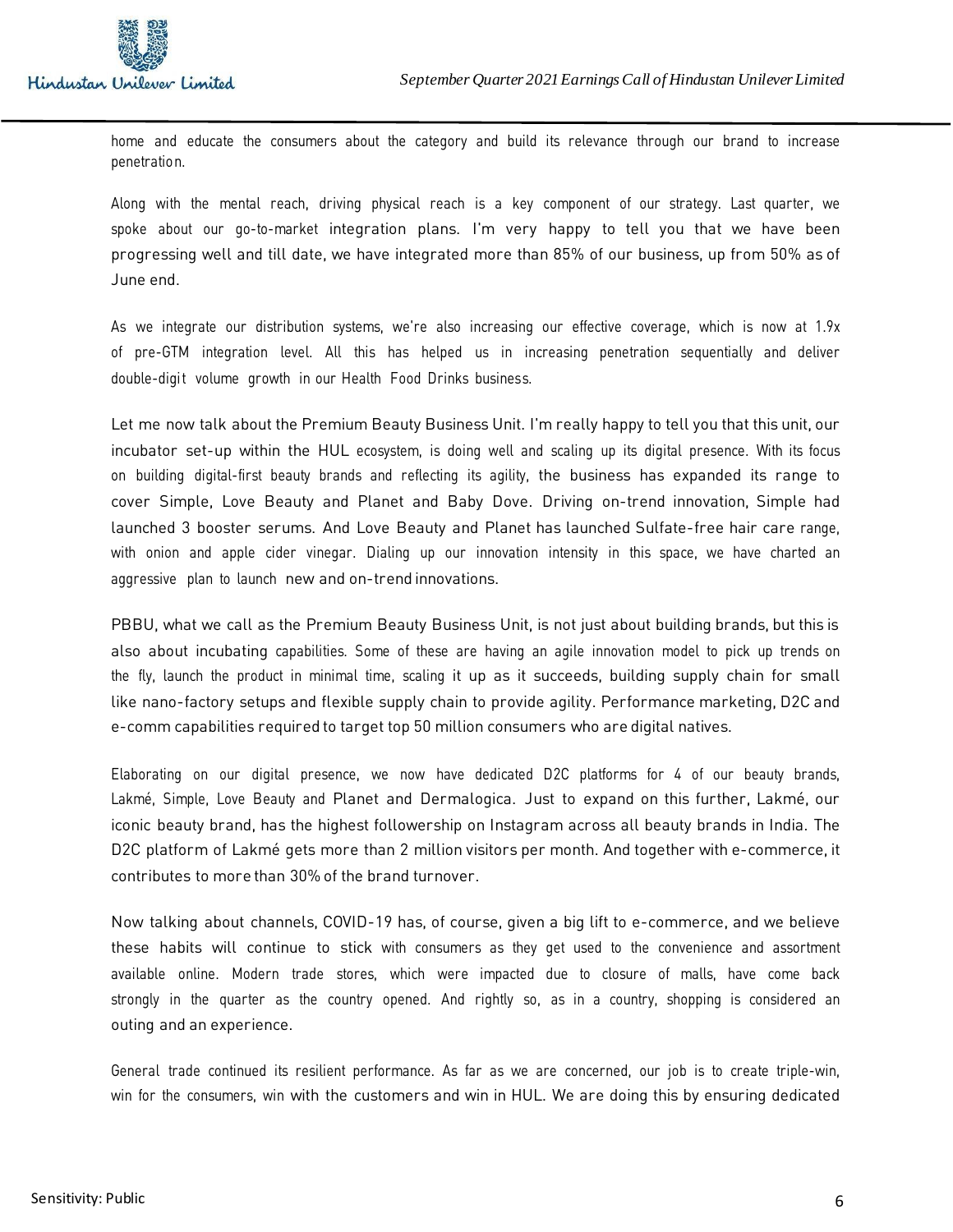capabilities and driving everyday great execution. We already have exclusive channel-wide structures across our organization. Both in the case of modern trade and e-comm, we created structures well ahead of time, giving us a significant competitive edge. Further, we are continuously curating our portfolio and marketing content to make it fit for the channel. For example, in general trade, we are launching more access packs and sachets to drive accessibility of our products. While in modern trade, we are bringing large packs, multi-packs which provides the right pack price architecture. In e-comm, we are continuously enhancing our portfolio to newer formats and benefit, ensuring better value density. This, together with our capabilities across content, search and performance marketing, has helped us significantly dial up growth and create a competitive advantage for us.

Talking about execution excellence. We have improved our effective coverage and assortment, not only versus JQ'21, which was a COVID-impacted quarter, but also we are now better than pre-COVID levels. We are building brands in modern trade stores and driving experiential marketing. In e-comm, our brands have best-in-class discoverability across platforms driven by excellent execution.

Let me now talk about demand capture. You will recall that in the last quarter, we spoke about digitized demand capture acrossour future-ready platformlike eB2B app Shikhar, e-commerce and D2C, which was more than 10% of our business. I'm so pleased to inform you, this is further being scaled up, and now more than 15% of our demand is captured digitally. This also gives us a unique capability to run our demand generation activities in a disruptive manner. Our eB2B app, Shikhar, is a real game changer for us. It is about building next-gen, future-proof distribution model to serve our retailers.

With Shikhar, the promise of classical Hindustan Unilever customer-centric salesman is now available online in an app. What's more, it is available 24/7 and comes with credit option. It is indeed our digitalfirst approach in which kirana salesmen and distributors are well integrated. I'm very happy to inform you that Shikhar is now available in more than 650,000 stores and this adoption and stickiness only continues to grow.

Talking about e-comm, we are accelerating growth in this channel by building future-fit portfolio, marketing capabilities and by driving everyday great execution. In the D2C space, our multi-brand platform, U Shop, continues to gain more traction from the consumer. We've started U Shop in Mumbai and Delhi and will be expanding further soon. As I spoke earlier, we have further added our D2C platforms for our premium brand Simple, Love Beauty and Planet and Dermalogica, in addition to the existing one for Lakmé and Indulekha to provide unique shopping experience to our consumers.

ICnow is another initiative, where we have tied up with last-mile delivery partners like Swiggy, Zomato, to provide home delivery of ice creams and is doing extremely well. Now let me talk about purpose, which we believe certainly drives growth. At HUL, we have long held the belief that being a responsible, sustainable business makes us a stronger and better business. In fact, we believe it's our only way of doing business. To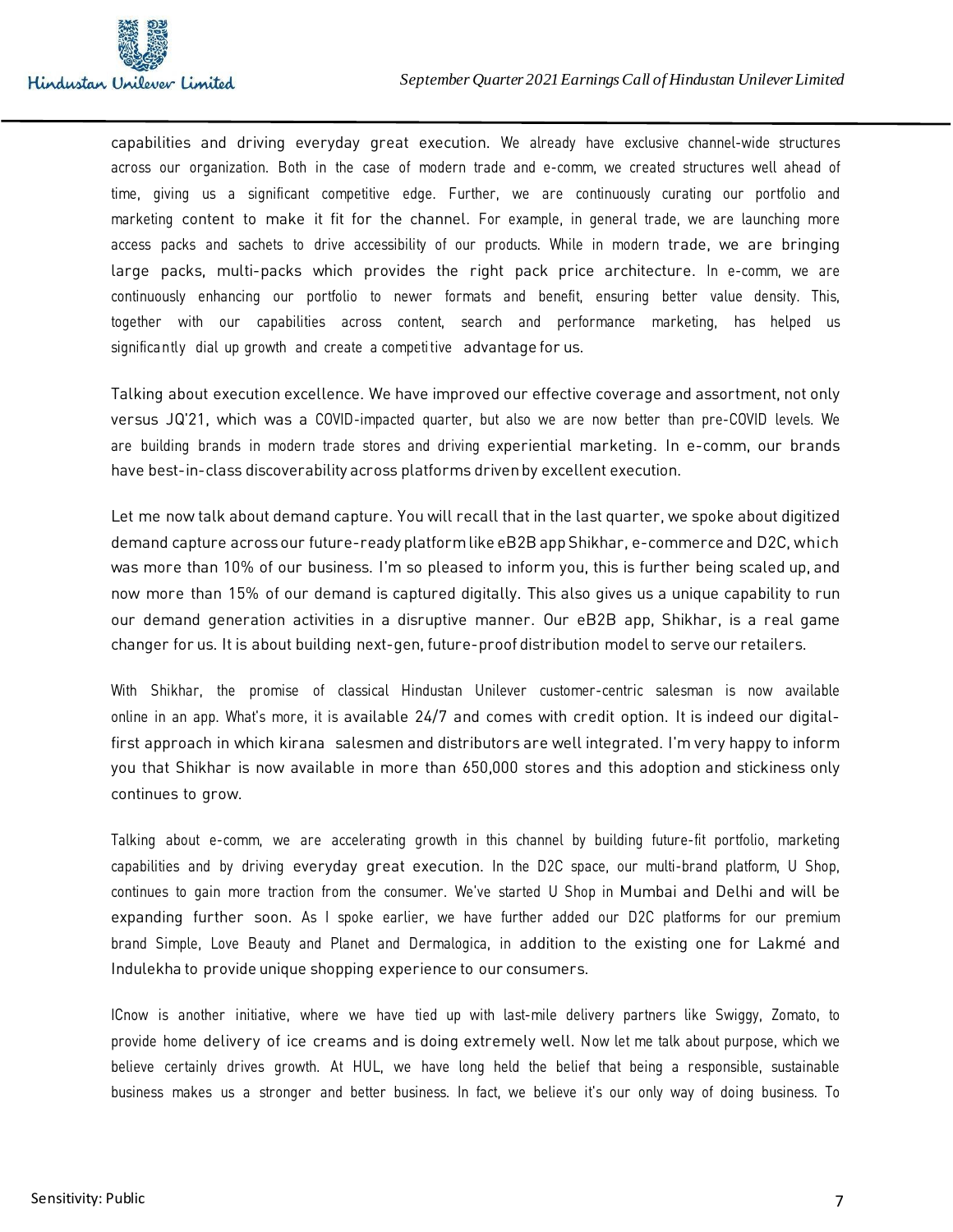

this effect, in the quarter,we made some good progresson our sustainability initiatives.

Let me talk about a few examples. We have eliminated CO2 emissions from thermal energy in operations by replacing coal with green alternatives such as biomass and biodiesel. The impact of this transition, not only increases our green footprint, but also improves the quality of air around our factory and enhances the income of farmers. Through a vision for a clean future, we are committed to transitioning away from fossil fuel-derived chemicals in our cleaning and laundry products by 2030. Carbon Rainbow inspires us to use plant-based surfactants, green carbon and laundry powders and liquids in place of black carbon. We have partnered with Tuticorin Alkali Chemicals and Carbon Clean Solutions for soda ash using carbon capture technology. They have developed cutting-edge technologies to capture the CO2 from production processes and turn it into soda ash. This will reduce air pollution as well as the GST footprint of the raw materials used in manufacturing of a laundry detergent. Our brands have a big role to play in achieving our ambition on reducing, reusing and recycle plastic. Recently, our laundry brand, Surf, introduced Surf Excel Matic Liquid using 100% biodegradable actives in its formulation with 50% recycled plastic in packaging. Another example is our smart-fill machine, an in-store vending model for our home care products. In the pilot phase, the machine has been installed at a mall in Mumbai. The initiative offers consumers an innovative option to reduce plastic bottles by refilling our home care products like Surf Excel, Comfort and Vim through the smart-fill machine. Drawing learnings from the pilot, we intend to scale this up in future. We launched our sixth Suvidha Center at Ghatkopar in Mumbai in partnership with the BMC and HSBC. The unique Suvidha model has helped provide good quality sanitation services to over 100,000 urban low-income households in Mumbai. Additionally, the new center will be one of the first of its kind to treat and reuse both gray water and black water through which 10 million liters of water will be saved per year. COVID-19 vaccine efficacy is one of the questions on most people's minds today. To understand the vaccine immunogenicity and obtain deeper insights into whether factors like nutritional deficiencies or the skin's natural immunity plays a role in the immune response, HUL is funding a study and will provide additional analytical data support to the center via R&D scientists.

This research is being enabled by the Office of the Principal Scientific Adviser to the Government of India's Program to stimulate collaboration between industry and academia. It has been carried out by the platform VISION, which is the Vaccine Immunology Studies Indian Outbreak Response Network, which includes top public and private research institutes across India.

Today, I've taken a bit more time to give you a perspective of the innovations, activations, communications and our digital journey. With this, let me now hand over to Ritesh as we provide some deeper insight into this quarter's performance

## **Ritesh Tiwari** *Hindustan Unilever Limited*

Thank you, Sanjiv. Good afternoon, everyone. I will now talk you through our September quarter performance, summarize our first half numbers and give youa sense of future outlook as we're seeing it.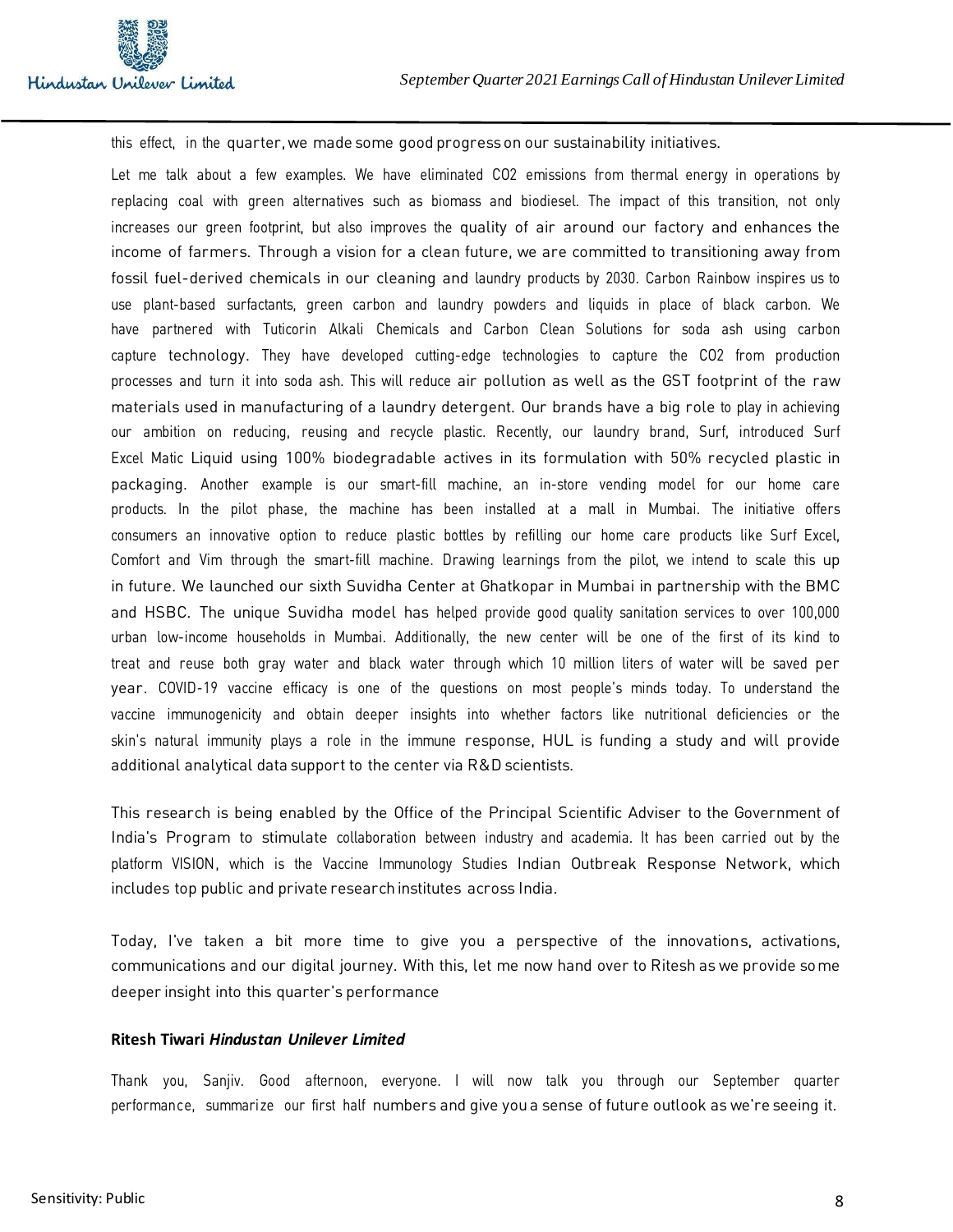

As Sanjiv said, our September quarter performance has been robust in a challenging environment. Domestic consumer business grew 11% in the quarter, with an underlying volume growth of 4%. This has been a strong competitive performance, with more than 75% of our business gaining market share and relative penetration.

On volume, let me just put that also in context of the shifting base and our recent previous quarter performance. June quarter '20, last year, our volumes had declined by 8%. On back of that, in June quarter '21, we increased our volume by 9%. Coming to September quarter, September quarter '20, last year, our volumes had grown 1%. On back of that, now in September quarter '21, our volumes are up 4%. So sequentially, the way we see, compared to June quarter, we have further accelerated our volume delivery. Talking about further on growth. Growth has been broad-based across all the 3 divisions. From a portfolio lens, health, hygiene and nutrition, which is 85% of the business, continued to witness strong growth. Discretionary and out-of-home saw acceleration in momentum with improving mobility. I will speak about this in more detail as we get into category slides. EBITDA margins came in at a very healthy 25%. Inthe backdrop of a very high input cost inflation, we are pleased to deliver margins at the upper end of the 24%-25% range that we had indicated earlier. Our focus on taking calibrated price increases, using net revenue management principles, coupled with a laser-sharp focus on savings, has helped improve profitability while stepping up our A&P investments behind brands.

On a year-on-year basis, EBITDA margins declined 40 bps. Profit after tax, but before exceptional items, was up 7%. Our net profit at INR 2,187 crores increased 9% versus September quarter '20. The gap between PAT (BEI) and net profit is explained by lower restructuring and acquisition disposal related expenses in this quarter. There was also a INR 29 crore benefit from sale of Dalda brand rights in the rest of the geographies outside India. Let me now give you a flavor of growth across the 3 divisions. Home Care sustained its double-digit growth momentum, growing at 15%. Beauty & Personal Care grew 10%, led by Skin Care, Color Cosmetics and Hair Care. Foods& Refreshment delivered a strong growth of 7% on back of high-teens growth in the base.

Let me now click down and talk about performance within each of the divisions, starting with Home Care.

Home Care had another strong quarter of double-digit growth. Household Care continued to perform well, led by Vim. Vim grew high single digits on a strong base in SQ'20, which was in high teens. Domex had a muted quarter on back of an exceptionally high base. The good news is that it continues to deliver a significant step-up to pre-COVID runrates. Fabric Wash had a high teens growth albeit on a soft base. Our premium portfolio continued to do well in this quarter. Liquids and fabric sensation outperformed with growth in high double digit.

On a 3-month basis, we gained shares handsomely in both laundry and dish-wash categories.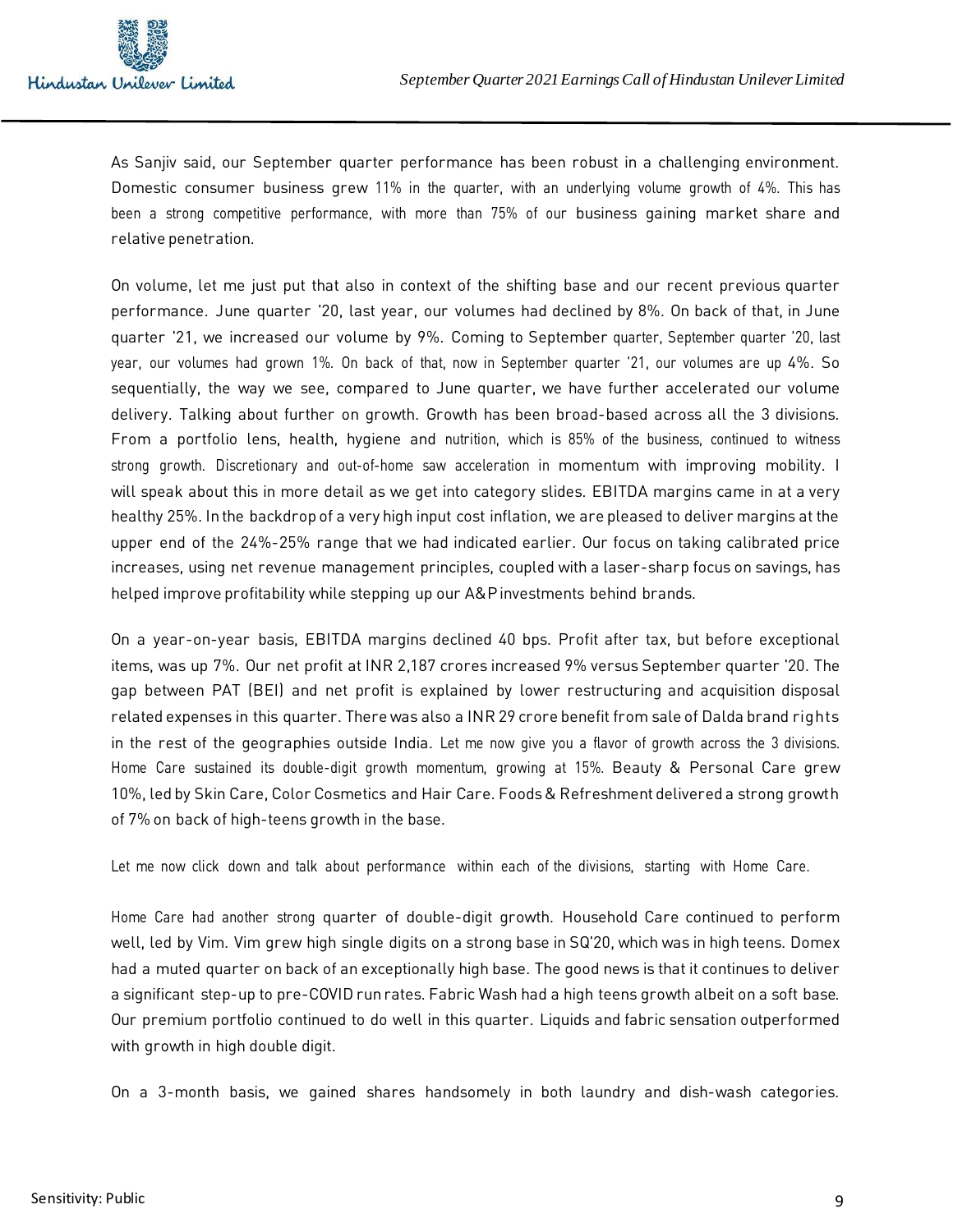

Calibrated price increases were taken across Fabric Wash and Household Care portfolio to partly offset the high input cost inflation. Purifiers recovered well and grew double digit, led by an acceleration in ecommerce. Sales is now ahead of pre-COVID levels. Moving on to Beauty & Personal Care. Soapshad a stable performance, growing on a very high base that we had in September quarter '20. Premium portfolio soaps comprising of Dove and Pears continued to performwell and grew sequentially.

WiMI strategy in LUX' has started yielding results, and we saw a strong performance in this quarter. Lifebuoy continued to cement its market leadership. Hand hygiene portfolio, comprising sanitizers and hand wash, declined versus 2020, while continuing to remain higher than pre-COVID levels. Palm oil continues to be at record levels and witnessed further step up in this quarter. These are multiyear highs, and we continue to take pricing in a calibrated manner to protect our business model while maintaining competitiveness of our brands.

Hair Care had another very strong quarter as we continue to gain market shares. Our innovations and communications are finding relevance with the consumer and leading good results. Here again, our premium brands performed exceptionally well.

Skin care recovered strongly as mobility improved. Winter sell-in, whilst below long-term normative levels, is better than what we saw in 2020. Glow & Lovely delivered a steady performance, gaining market shares and continue to grow penetration. Color Cosmetics also had a strong quarter with improvement in mobility, albeit slightly lower than pre-COVID levels.

We are also very pleased with the expanding digital presence of Lakmé brand. Not only is Lakmé India's most followed beauty brand on Instagram, we have monthly 2 million visitors on our D2C website, and 30% of Lakmé sales happen through digital channels. Closeup continued to do well in oral care. During the quarter, we relaunched Pepsodent with a superior formulation.

Let me now talk about Foods & Refreshment division. Our tea business had a stellar performance over the years and more so recently despite the significant inflation headwinds that the category saw. This outperformance continued into this quarter. We have further extended our market leadership, both in volume and value terms. We also saw Tea inflation moderate in this quarter with raw tea prices falling below 2020 levels, albeit being more than 20% higher compared to 2019. We continue to watch this space and will take necessary steps across all 6Ps to ensure the right price value equation is provided to our consumers and to maintain our competitiveness. Coffee had a steady quarter, with mid-single-digit growth.

Coming to Nutrition, Sanjiv spoke about the acceleration in market development activities in this quarter. These are yielding results as we saw health food drinks get back to double-digit volume growth in this quarter. Penetration also improved sequentially. This volume growth has been driven by sachets and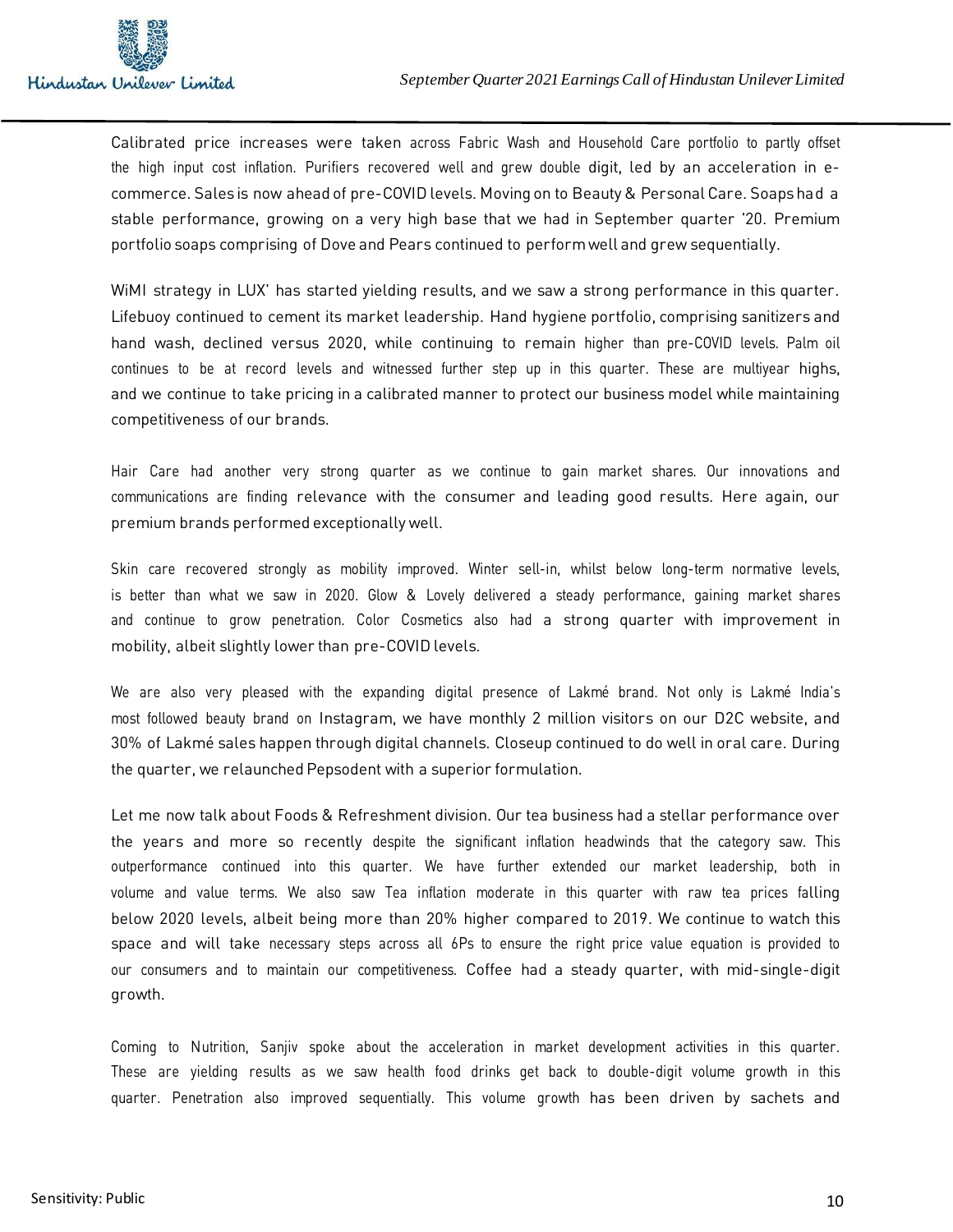

access pack, thus giving us further confidence in our strategy in this category. The Rs. 2 sachet has been doing well. We have launched this as a pressure test in Andhra Pradesh and Telangana in March this year. And with encouraging signals, we have extended further to Karnataka and Tamil Nadu in the last few months. This is market development at scale, which we have invested in for a longer time horizon. With a new food-equivalence concept in our communications and then to extent of market development, we believe that this penetration gains will continue to accrue over medium to long term.

While Sanjiv covered it earlier, a quick reminder that we have now completed more than 85% of our go-tomarket integration, up from 50% level we had at the end of previousquarter.

Let me again reiterate the long-term plan we have on nutrition which we spoke about in detail in the annual investor meet. In summary, our cost synergies realization in year 1 is already ahead of what we had planned in year 3 in the business case. Our main job to be done in this category is driving penetration, and we're investing part of the synergies into key interventions like sachets, access pack and market development actions. Therefore, in short term, we will see volume growth running ahead of sales growth, but without diluting margins in comparison to pre-acquisition numbers.

As we speak, our cash generation in the last 1.5 years is ahead of the business case assumptions.

So let me move on to Foods. Foods had a soft quarter. We had a strong prior year comparator with SQ'20 growing in double digits due to tailwinds that in-home categories saw at that point in time. Ketchup continues to do well, gaining shares handsomely. Jams recovered versus 2020, however, it is still not back to pre-COVID levels with schools still not fully open. Our innovations, Kissan Peanut Butter and Hellmann's Mayonnaise continues to gain more traction. We have launched a crunchy variant of peanut butter in this quarter.

Ice creams had a fantastic quarter with a very strong recovery backed by strong innovations and effective communication. Sales in this quarter was significantly better than same period 2019 and, in fact, sequentially higher than June quarter '21 as well. 'ICNow' our partnership with last-mile delivery partners to provide home delivery of ice cream, is doing very well. As we have been doing for the past few quarters, let me now give you a snapshot of our performance on a portfolio lens. Given the noise in the base number, we have also given you 2-year growth numbers alongside. From a 2-year lens, all the 3 portfolios have accelerated versus June quarter '21. Health, hygiene and nutrition, which is 85% of the portfolio continues to grow at a healthy pace. Discretionary portfolio has recovered well with improvement in mobility and is almost back to pre-COVID levels. Out-of-home, which is majorly ice creams, has rebounded strongly and is ahead of pre-COVID levels.

Now this is an important slide. You heard about inflationary context from Sanjiv, let me quickly recap some of the key messages. We've continued to see unprecedented levels of inflation in some of our key input materials. Palm oil and its derivatives, which are used in our skin cleansing and hair care categories,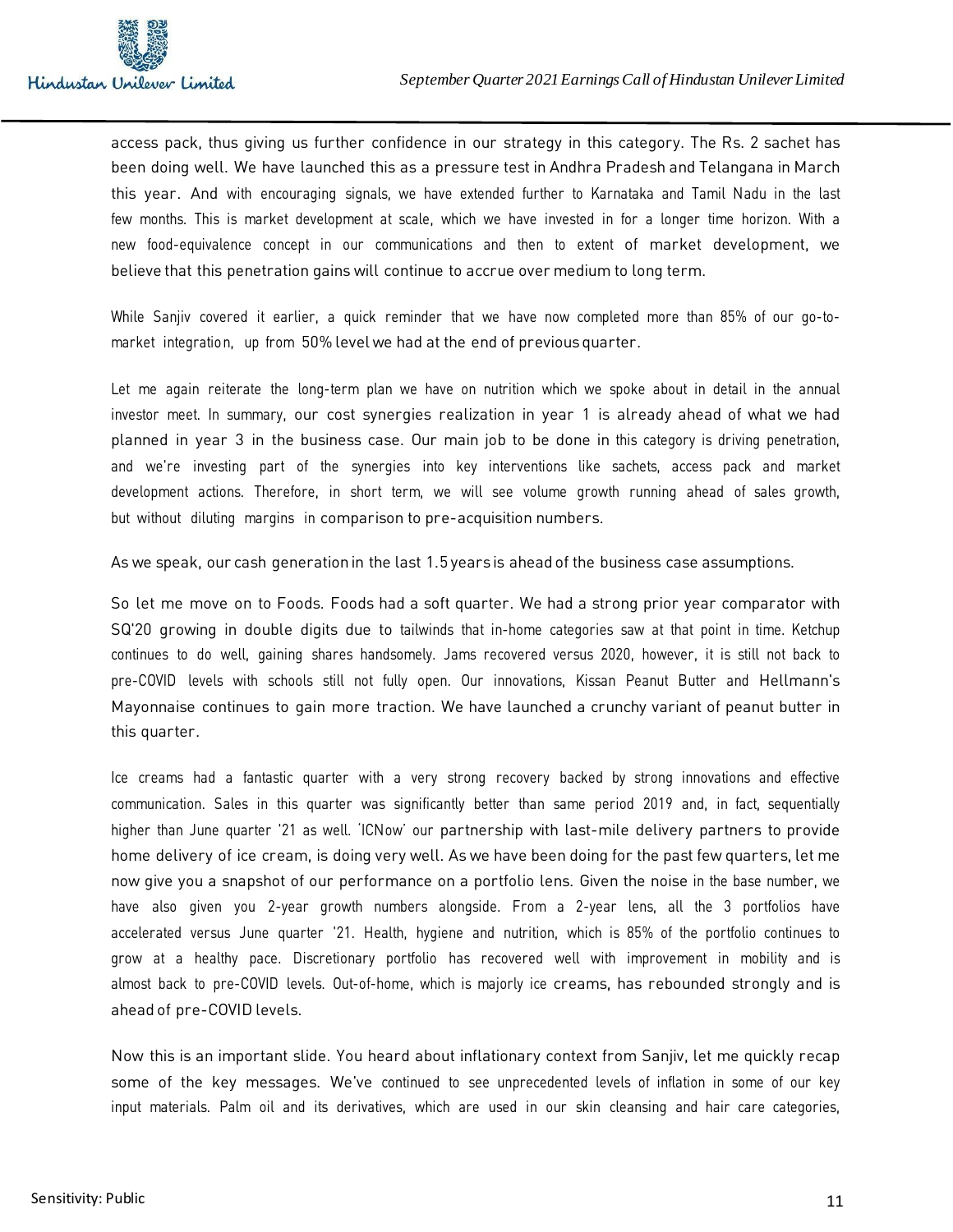



have seen prices climbing further. Please be mindful that these were already at historical high. With the palm season in full swing and having visibility of stock levels, our expectation is for the global prices to remain supportive in near term.

Crude and its derivatives are key inputs for our laundry and household care category. As you know, Brent crude has gone beyond \$80 and has been holding firm. Packaging materials, both plastics, which are derived from crude, and also paper and board, continue to be at very high levels, inflating 40% to 50 % over the course of past 12 months.

Freight rate, especially ocean freight, has increased multifold over the past few months. A combination of factors like increasing demand, continued imbalances and shortage, port congestions and COVID restrictions have seen freight rates to unprecedented levels. As I had mentioned, we do see softening in tea prices on a year-on-year basis,but it continue to be elevated versus 2019.

Besides all this, I'm sure you've been following the news of global supply chain disruption. Some of the key nodes in global supply chain has been hit by a combination of factors, including COVID. Coming at a time when global economies are further opening up and there is an improvement in demand, this has caused a fair bit of heating up across value chains.

From our perspective, the good news is that we don't expect to see any service issues as we are placed well, with enough flexibility and resilience in our raw material sourcing. We also benefit from our global procurement relationships and scale. However, we do expect to see some transitory impact in the cost of materials as a result of these disruptions.

So all in all, we do expect margins to be under pressure in the near term. The way we will manage this is exactly how we have done in the past few quarters. We will continue to play all lines of the P&L, ensuring competitiveness of our brand and keeping EBITDA marginin a healthy range.

If we talk about the current quarter, we continue to price up in the categories we are seeing input cost inflation using net revenue management principles or the science of pricing as we call it. With the inherent strength of our brands, we have been able to lead pricing. Our savings program continued to be robust, generating crucial fuel for growth by taking out costs that do not add value to consumers. As you know, we have developed strong reflex muscle in this space.

We spoke about mix being a tailwind as discretionary categories start rebounding. All of our drivers have helped us improve EBITDA margins sequentially with 70 bps and bring it to the high end of 24%- 25% range we had indicated. At the same time, we have also stepped up media investment behind our brand and have ensured a very healthy share of voice to share of market ratio.

Now from the segment lens, all 3 segments have performed well. Our margins in all 3 segments are healthy, and we have stepped up gross margins sequentially.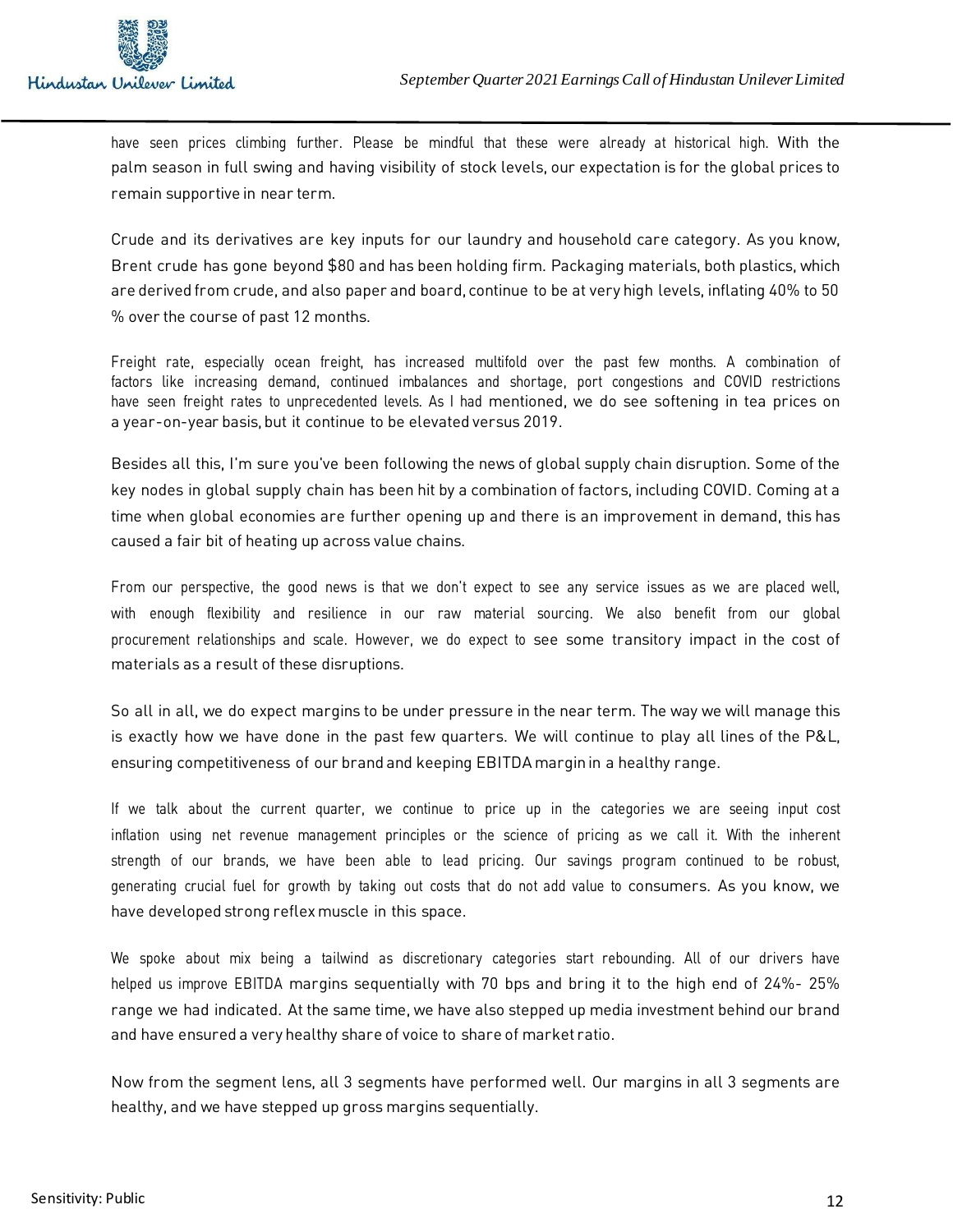

In summary, our performance has been strong, both on top line and bottom line. I have already covered most of the lines in detail. Let me pick up a couple of more things to elaborate. The first is drop in other income, which is on account of lower treasury yield and one-off credit in base from interest on tax prior period adjustment.

The second is on effective tax rate. Our ETR for the quarter was 26%. Including the prior-period adjustment we received in JQ'21, we expect our full year ETR to be around 25%.

This slide gives you a quick snapshot of the first half performance. Our reported turnover grew 12% to INR 24,246 crores with a broad-based growth across all 3 divisions. EBITDA margins at 25% remained very healthy. Net profit for H1 was at INR 4,240 crores, growing 9% year-on-year.

Taking into account the strong performance of the company, I'm pleased to inform you that the Board of Directors have recommended an interim dividend of Rs. 15 per share for the year-ended March 31, 2022, which is a step up of Re. 1 as compared to the interim dividend of financial year '21.

Coming to the last chart for the day. Looking forward, we remain cautiously optimistic. With the rapid pace of vaccination in the recent past, we are hopeful that as a nation, we can avoid further disruption from the spread of the virus.

The next few months will be key to get a better understanding of the underlying demand. There are a few variables here. First, being the normalization of economic activities. Second, the onset and intensity of winter. And finally, impact of inflation on consumer demand.

Further, the inflationary conditions that I spoke about earlier are expected to persist in the near term. These commodities affect large parts of our business and, hence, gross margins are likely to remain under pressure. We remain confident of navigating this environment and delivering on our 4G growth agenda that is consistent, competitive, profitable and responsible growth.

Over the course of the past 12 to 18 months, we have once again demonstrated our ability and resilience to navigate such volatile and uncertain conditions, and we remain confident of doing that going forward, too.

With this, we complete our prepared remarks, and let me now hand over to Ravi to commence our Q&A session.

# **A. Ravishankar** *Hindustan Unilever Limited*

Thank you, Sanjiv. Thank you, Ritesh. With this, we will now move on to the Q&A session. I would like to hand over the call back to Faizan to manage the Q&A session for us. Faizan, over to you, please.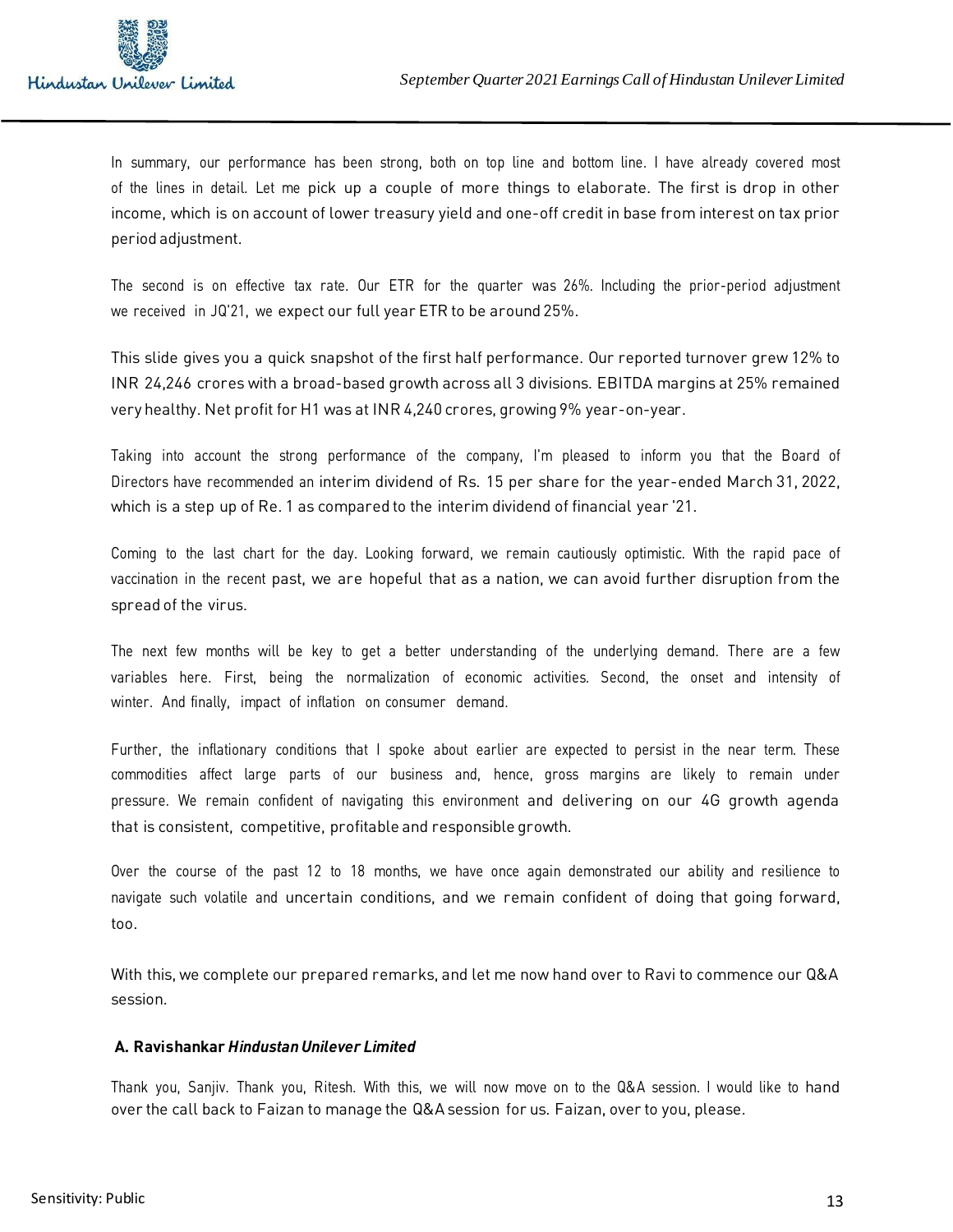

# QUESTIONS AND ANSWERS

## **Operator**

The first question is from the line of Abneesh Roy from Edelweiss.

## **Abneesh Roy** *Edelweiss Securities Limited*

My first question is on the rural growth. So Nielsen is saying that rural FMCG market growth is almost 1/3 of urban in August plus September. I wanted to understand, for you, in Q2, how rural versus urban interplay has been. And how do you see the outlook? I understand cautiously optimistic, but that doesn't give the full picture.

## *Sanjiv Mehta Hindustan Unilever Limited*

Abneesh, just to give you a perspective that our rural performance in September has been pretty robust and decent. But then we look at the market, and from a market perspective, the Nielsen numbers which have come out, which has been very resilient during this entire pandemic, have indeed slowed down in the last couple of months. And urban growth, which used to be muted, is picking up. And we hope that it will pick up even more with the improvement in mobility. And that is the reason we say that we need to monitor the situation closely for the next few months to see how the underlying demand is shaping up. That's where we are as far as rural is concerned. And that's where we are as far the demand is concerned.

## **Abneesh Roy** *Edelweiss Securities Limited*

Right. Sanjiv, that was helpful. My follow-on question on the volume growth is that you must have seen good inflationary growth in skin cleansing and tea. If you could comment on the volume growth in cleansing book plus hand hygiene. And similarly, tea, I understand in Tamil Nadu, because of ration shops offering tea, there was an impact. Plus the prices have been volatile. So the industry took a lot of price hike, and then there has been some correction. So if you could comment on volume numbers for skin cleansing and tea

## *Sanjiv Mehta Hindustan Unilever Limited*

The way I would look at it is from a portfolio lens, on a total portfolio. That's our strength as a business. I think when you're looking at the volume growth and in the June quarter, we had a 9% volume growth as a total portfolio. But that was against the base, which was-8%. Whereas if you look at the September quarter, we have 4%. So the headline looks like it has come down from 9% to 4%, but the base in September quarter was 1%. So if you look at, sequentially, over a 2-year period, we are definitely looking at an improvement that has happened on volume growth, and that is what we need to focus on.

We also need to understand, Abneesh, that over a long-term period, if you look at it, our volume growth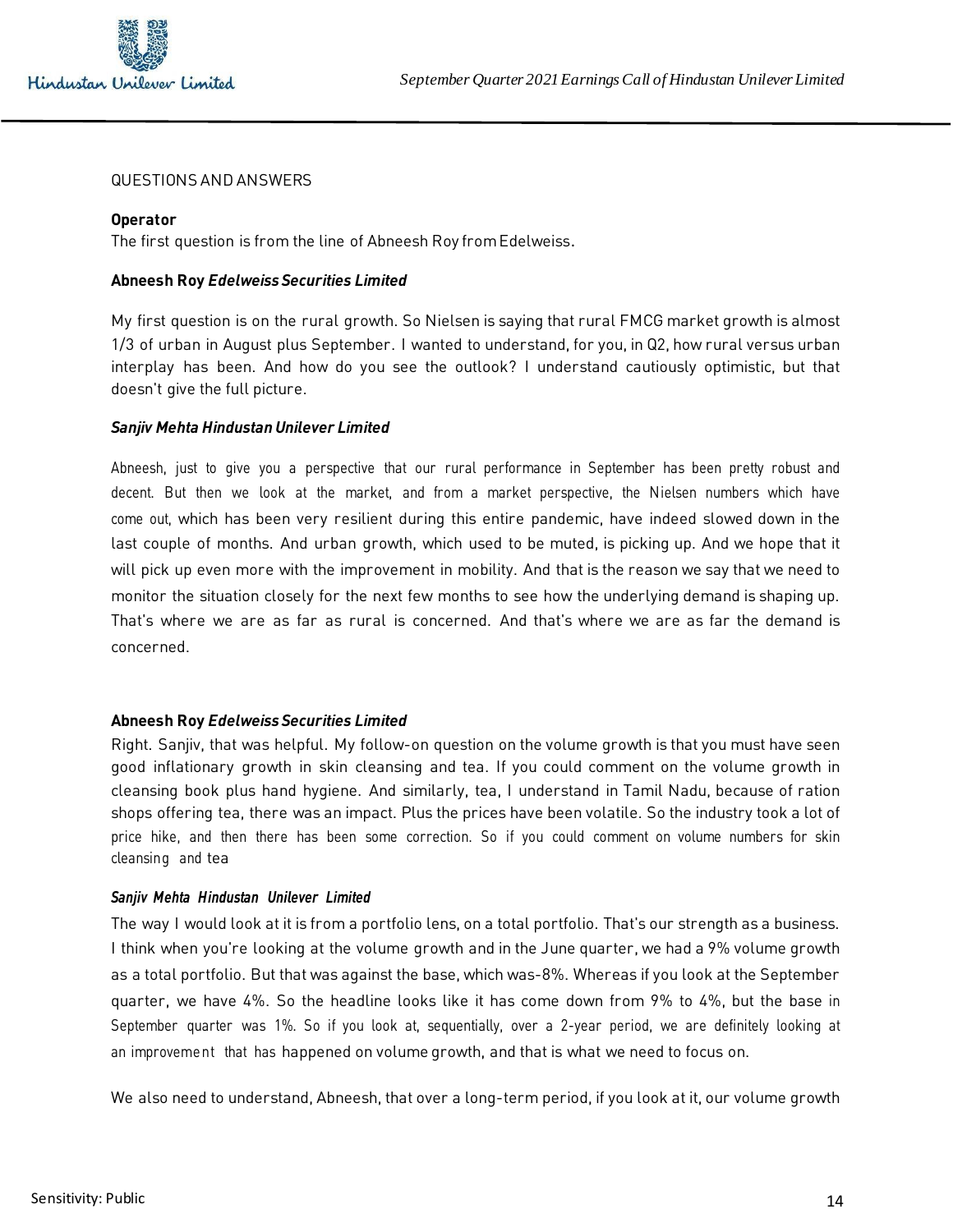has been about 70% of our growth. That's on an average basis. But in a period where the price is higher, then the volume comes down. And when the price is lower, then the volume goes up.

And we also have to understand the interplay between the unit price packs and the volume growth. When you look at that the price increase happens in 2 ways. One is when you take MRP up, the other is when you reduce the quantity of products in a pack. When it comes to price point packs, the price increase happens when you reduce the quantity of product in a pack while protecting the price point. While you protect the price point, because of the reduction in quantity, this has an impact on your volume growth coming down, even though the number of units may remainsame.

So I think what you need to look at is, when there is a hyperinflation that, first, are we competitive? Second, are we able to protect the business model? And when you look at it, competitiveness, we look at it, one is the competitiveness versus other players in the market. And the other is we look at the fundamental metric of penetration.

So for us, keeping the consumer franchise intact and protecting the business model when the environment is volatile is very critical. And I'm very pleased to tell you that we are playing the game very well

## **Abneesh Roy** *Edelweiss Securities Limited*

Sure. Sanjiv, that was quite helpful. One last follow-up on the volume growth. So you have gained in 75% of the portfolio market shares/ penetration, if I remember this correctly, this number used to be around 85%, 2 quarters back. If you could elaborate what has gained, where are you, I think, gaining.

# *Sanjiv Mehta Hindustan Unilever Limited*

Again, if we look at it globally, the index that we will look at, that if you are getting 60% of your business gaining market shares, you are in a very good position. Because many times what happens is it is a relative situation. You might have gained a huge amount of market share in the base period and a small moderation would show that you have not gained market shares during the current period. But then you need to look at it, how is your trend shaping up?

When we look at penetration, when we look at moderation and when we look at our corporate value shares, we are in a very good position.

## **Abneesh Roy** *Edelweiss Securities Limited*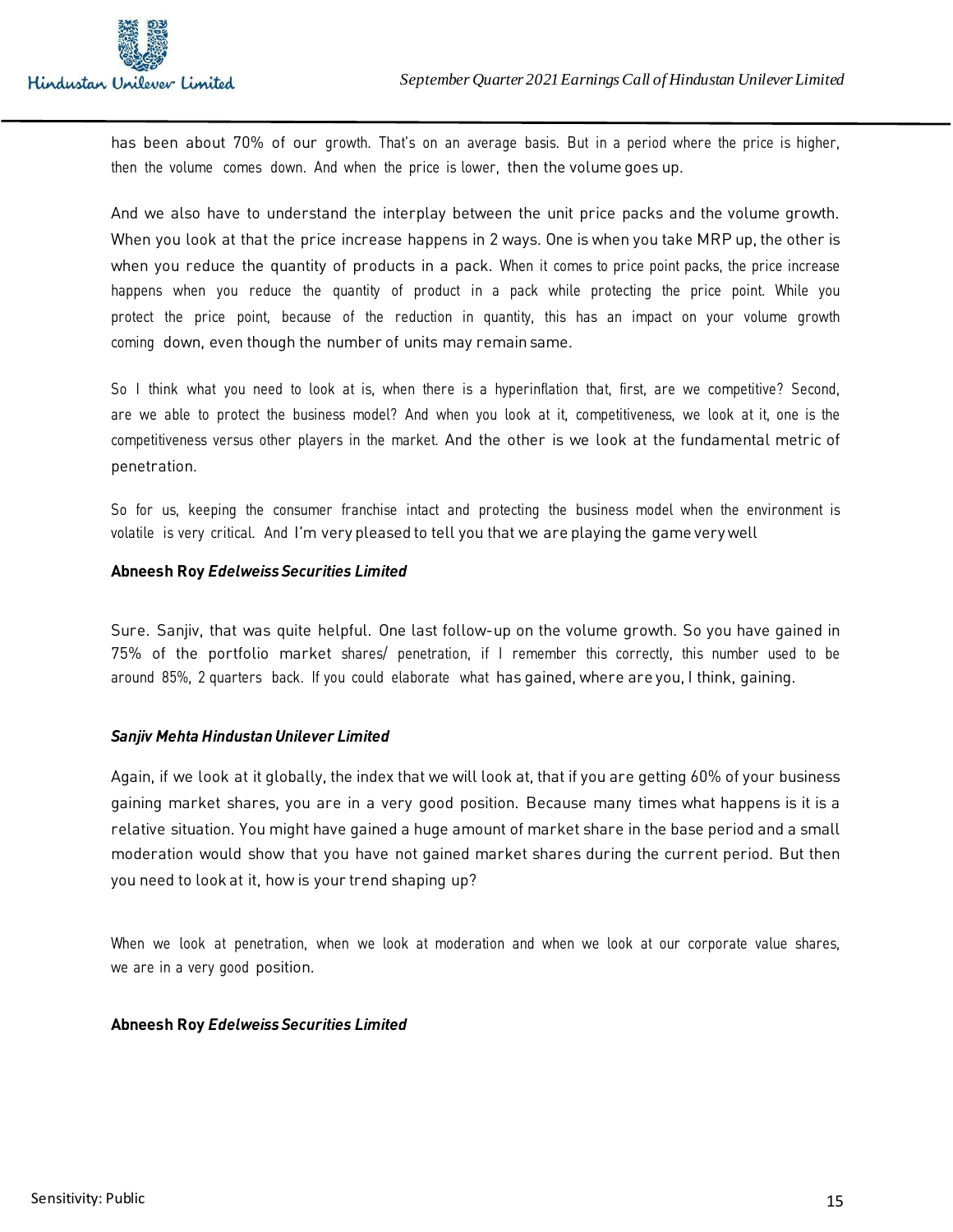

So my second and last question is on HFD. So INR 2 sachet has been now taken to almost all the south market. When do you see rest of the country also seeing the INR 2 sachet. And would you say that now double-digit volume growth is quite a reasonable expectation?

# *Sanjiv Mehta Hindustan Unilever Limited*

It is like this. We are playing a game for the long term. And when you look at the growth paradigm or the delta growth paradigm, its hinged on a few critical things. One was innovation, which we are very pleased with. You would have seen the entire plus range come into the market.

The second one was communication. You have seen how communication, we are taking it up to a new level altogether. The third was distribution. Distribution, we are now pleased that the integration has happened up to 85%, but this would have been much faster had there been no COVID. But now we are getting into a rhythm and you will see the increase in distribution happening.

And the last very critical leg in market development. Market development, house to house, which is experiential market development, did slow down during the COVID period and we were not able to visit homes. It is only now that it has picked up, and we have reached 5 million households. But our plans are much bigger. And that, together with the access packs, we believe, will lay the ground for sustainable growth.

Whether it happens on a sustained basis in a quarter or in another quarter or 2 quarters, but certainly medium to long term, we will get into fabulous growth as far as this business is concerned. I'm very confident about it. But if you look at it from a lens which was a controllable factor for us, Abneesh, were the cost savings. And cost savings are running ahead of the business case.

# **Operator**

The next question is from the line Aditya Soman from Goldman Sachs.

# **Aditya Soman** *Goldman Sachs Group, Inc.*

A couple of questions from my end. Firstly, in terms of, do you think seeing some of these businesses, particularly in cosmetics, coming up or raising funds, do you see them as an opportunity to expand the market in a sense that we are getting access to the online market and consumers [are therefore], not serviced? Or do you see them potentially as competition down the line, especially as they launch their own private label, often at more competitive price point? So that was one.

And second, in terms of the broader context on the rural, are you seeing any regional differences on rural? Or do you think it's just a broader slowdown in the market in rural in the last couple of months?

# **Ritesh Tiwari** *Hindustan Unilever Limited*

Sanjiv, I'll take the first one. You can pick up the second one. So on cosmetics, Aditya, as you mentioned, overall discretionary categories, it has taken a beating in COVID period, where mobility got impacted and,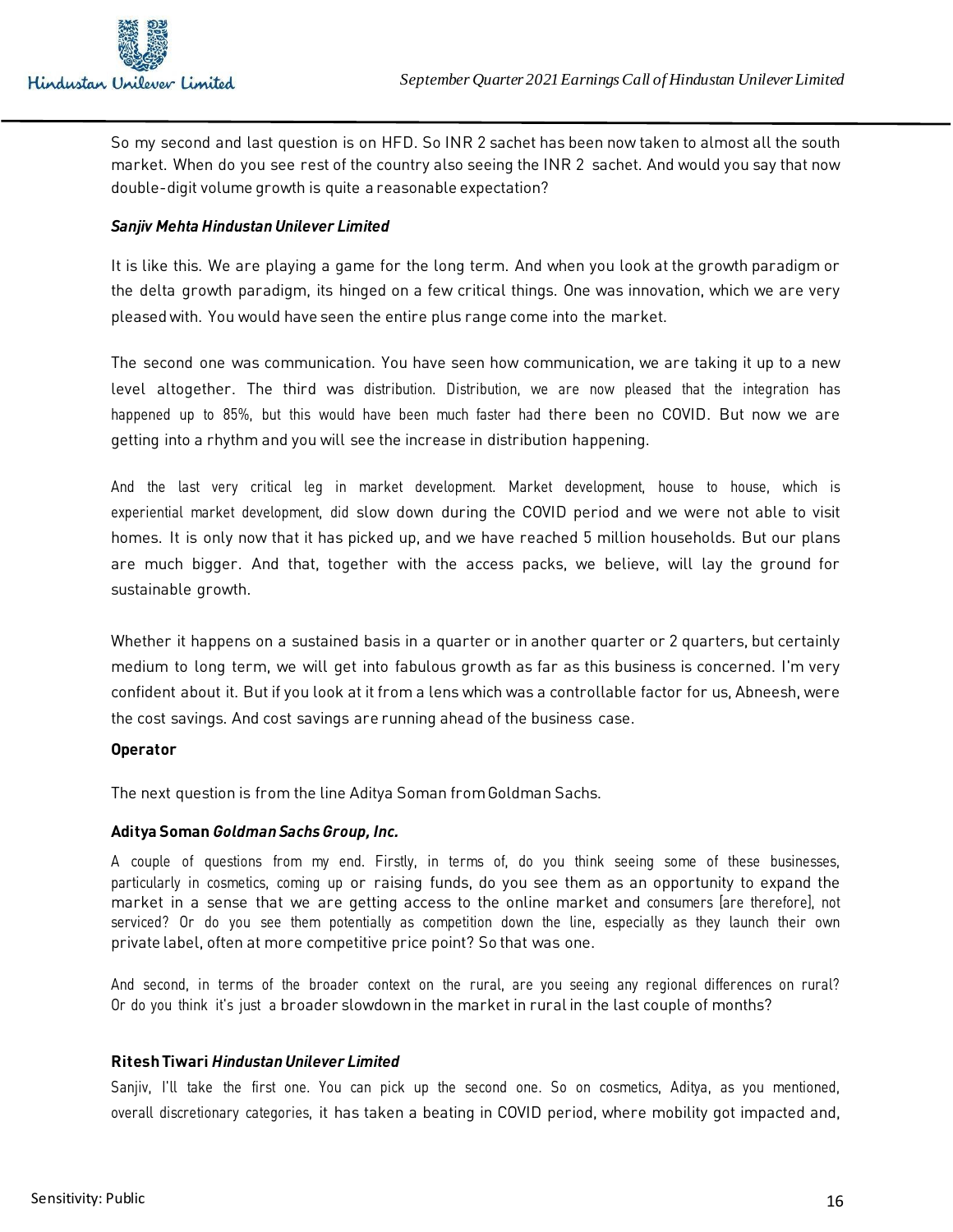

hence, consumption occasions also got impacted. The good news is we are almost back to 2019 in almost all discretionary categories. On colour cosmetic, in particular, we are just about at 2019 levels. So business has recovered with mobility coming back. And we do expect that with some standard work which government has done on vaccination, we should be able to see more amount of mobility improving that should further augur well for Color Cosmetics business.

Now coming to the conversation which you spoke about, on and offline, absolutely, that's a play. For us, Lakmé, our flagship brand, which drives Color Cosmetics, it's a brand which has the highest amount of Instagramfollowers amongst all the beauty brands in the country. It's a brand which is available online. It's a brand which is also available offline. Today, 30% of sales of Lakmé comes online. So we are very clear, wherever consumers find safer and convenient to go to shop, we will be there, be it the beauty counters in a mall when things are opening up and life's looking more healthier and comfortable for people to visit or, for that matter, on an online experience of shopping our portfolio and then getting benefit from the range that we offer. So we will have our play across modern trade, general trade and online as required to drive sales of the business. On other question, Sanjiv.

## *Sanjiv Mehta Hindustan Unilever Limited*

Yes. You spoke about rural. The number that we gave was the Nielsen market growth number, and that is obviously for the country as at-large. But within the country, the biggest market, rural market in the Hindi heartland, which is UP, Bihar, Madhya Pradesh, Chandigarh, Rajasthan, and that is what moves the needle. So while we must accept that India is not a homogenous entity, so one can never say, and that is the reason we have the winning in many India strategy because we play a different strategy in different parts of the country.

So at this stage, I will say there are indicators because of a high base, but whether it is something which is a transient nature or whether it is something which will translate into a concern, I think let us see for few a more months as to how it really pans out.

# **Aditya Soman** *Goldman Sachs Group, Inc.*

Absolutely. I think my questions on both, firstly, on the Color Cosmetics was, is there any indication that we've gained or lost share, given that we are maybe flattish on a 2-year basis? But if you look at and sort of prospectuses by these firms, there seems to be quite a lot of growthin the category.

And secondly, on rural, like, the question was more of, if the Hindi heartland is what Nielsen data suggesting a slowdown to the market, then is it just a function of consumers getting back to the cities after a prolonged period? Or is there anything more to read? Maybe then we can take a call later.

## **Sanjiv Mehta** *Hindustan Unilever Limited*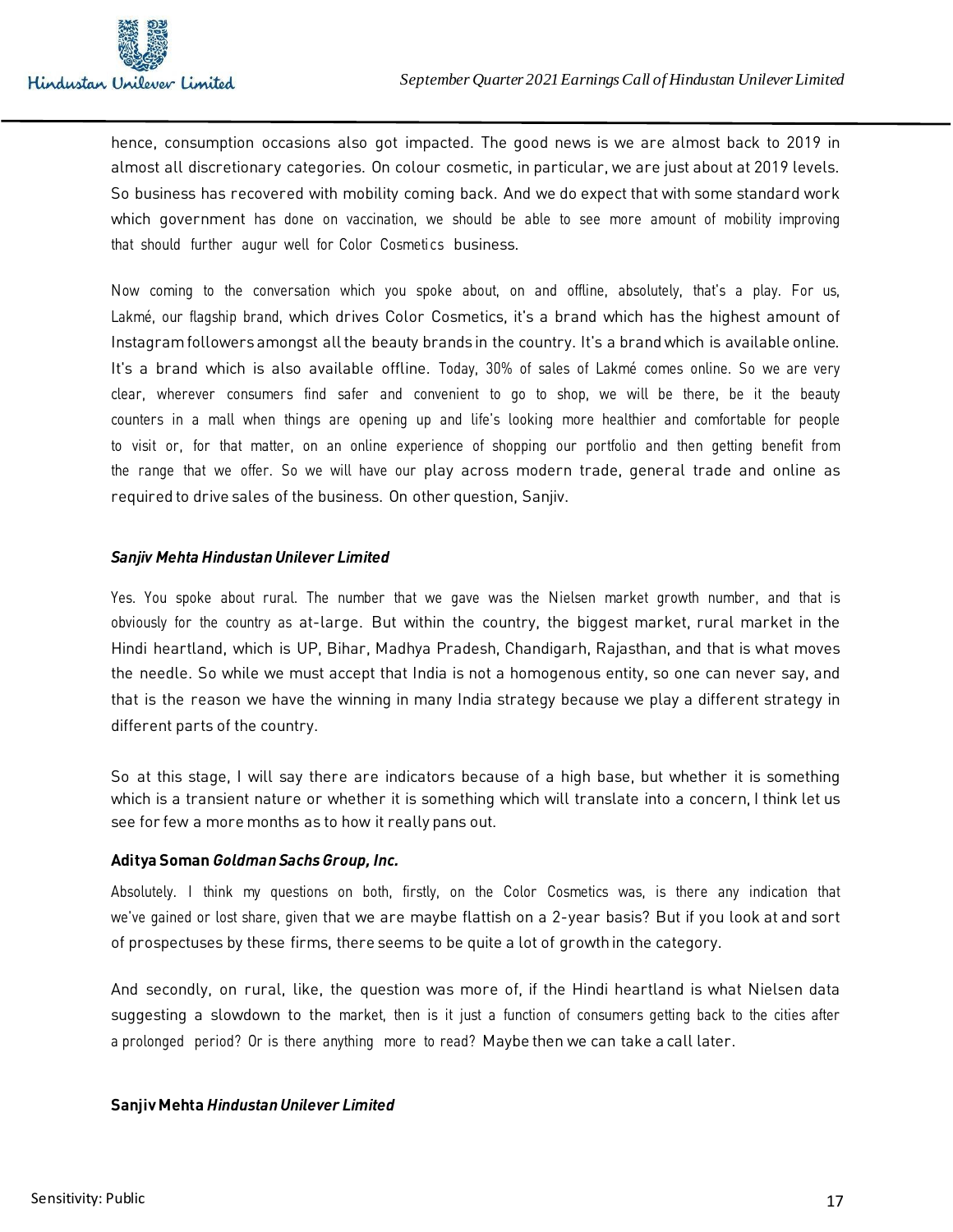

See, on face, we have gained shares very handsomely in the period under review. It's been a wonderful journey. In most of our big categories, we have gained very impressive shares. But you have to look at it from face and skin care from a very different lens.

I think if you look at all the big markets in the world, India would be a place where HUL has perhaps the highest relative market share as compared to any other big market, not just for Unilever, for any of the big players. So our right to win is perhaps the highest as far as the skin care and face care is concerned than anywhere else.

And as the country develops, this would be one of the fastest-growing categories, is our belief and we are very well poised. It's not just from our mainstream brands, but we are also very confident that the digital-first brands that we are building is going to help us tremendously. That, together with the digital capabilities that we are building across our business. Our nano-factories, for instance, that gives us massive flexibility, or the innovation hub that we have created, the AI hub, which gives us a huge amount of insight and has significantly crashed the time to innovation. All this, we are looking at it from a lens that it should place us very well to gain growth and shares in the years to come.

## **Operator**

The next question is from the line of Avi Mehta from Macquarie.

## **Avi Mehta** *Macquarie*

Just had one question. Now this quarter we have reached the upper range of the 24% to 25% EBITDA margin. With mix steadily improving as beauty comes back, would you look to revisit this as the mix improvement partly alleviates the input cost pressures and we've been kind of taking calibrated price hikes? I would love to have your comments on this.

## *Sanjiv Mehta Hindustan Unilever Limited*

Well, that's a very good question. And certainly, we are seeing the discretionary categories pick up. And within the discretionary, face is a big thing. And like I was saying, if you compare the September quarter. In September quarter '20 versus '19, we were at 63% of '19. Whereas in SQ '21, we are 103% of SQ'19. So it has definitely picked up and it's a very attractive category for us. So there would be a tailwind as far as the mix on discretionary is concerned.

But at this stage, we don't want to commit to a band beyond what we had indicated because of the inflation on the total portfolio, but there will be some pluses, some minuses. But the important bit is our ability to navigate through the turbulence, and there, we remain pretty confident.

## **Avi Mehta** *Macquarie*

Okay. And Sanjiv, just one bit on the industry side. I just want to know if you are seeing any signs of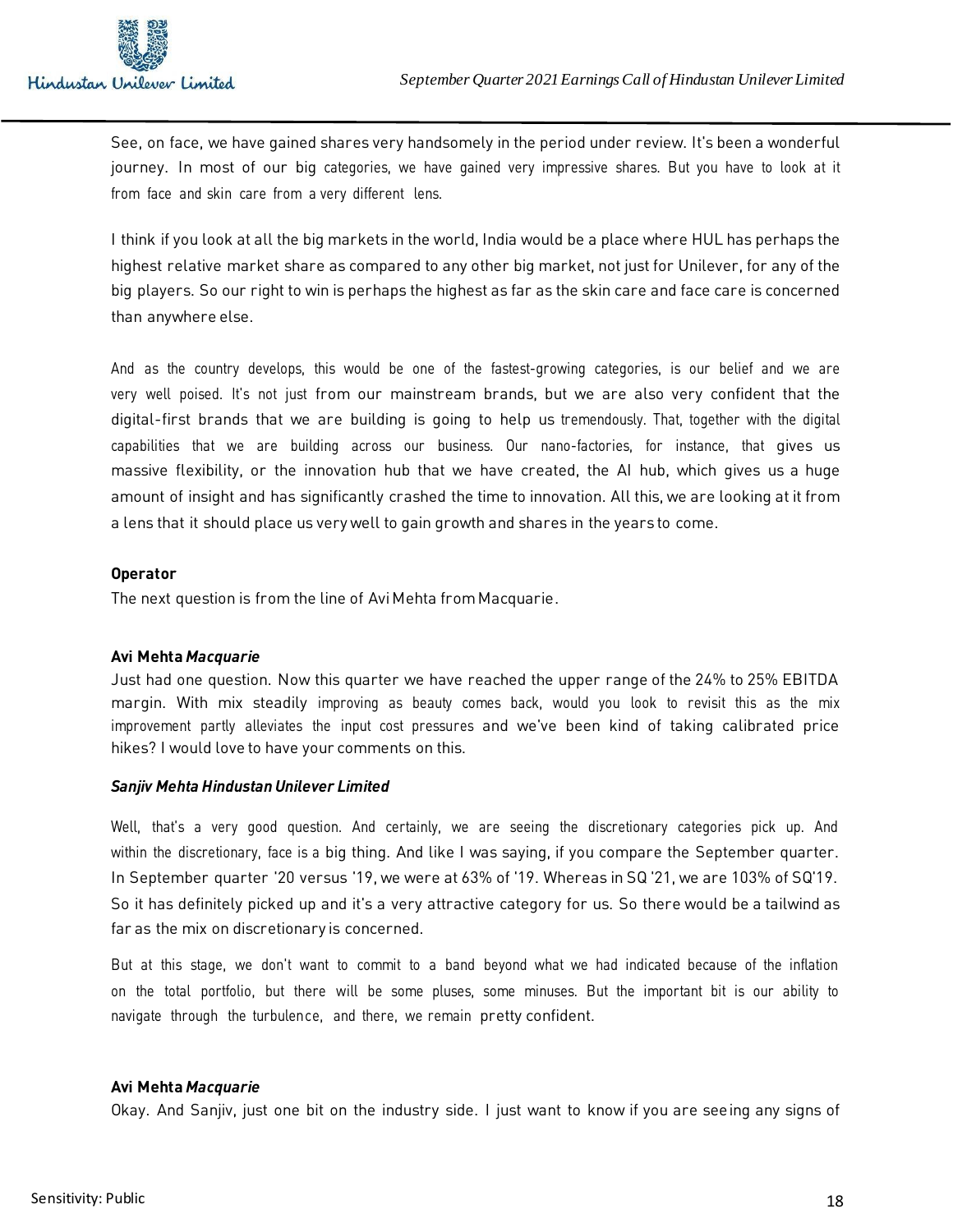

down trading. Or is that something that is causing you concern? Or is it just a sense that rural growth rates have not necessarily picked up? Is that what you're kind of concerned about? Is my reading of that situation correct?

# *Sanjiv Mehta Hindustan Unilever Limited*

Let me give you a picture that if we look at some of our brands which are premium brands, like Dove, TRESemmé, Pears for instance, they're all doing very well. But this is also because it is many Indias. There are many consumers who go in for premium. Take our Surf Excel brand, it has been roaring, whether you look at it from a growth lens or you look at it from a market share lens. We have perhaps the highest ever market share we have had in laundry. And so India is many Indias. When you come to the top end who are relatively less sensitive to price change, the premiumization journey continues. But on the other hand, people who are at the BOP, yes, they would obviously be looking at titrating the volume, not necessarily down trading, when it comes to price increase. So at this stage, we are not seeing a significant down trading happening.

## **Operator**

The next question is from the line of Arnab Mitra from Credit Suisse

## **Arnab Mitra** *Crédit Suisse*

On the volume growth of 4% this quarter, so this obviously comes on a base when you had a very weak personal care business last year September quarter and even laundry had a very soft September quarter. So as we go into second half, which was pretty normal last year, including the winter being pretty good, are there not more, like, risks on the downside to the volume growth? Or are there other parts of the equation which you think can offset this base effect, which is quite large, as you go ahead into the second half?

## *Sanjiv Mehta Hindustan Unilever Limited*

Yes. Different things are at play, because it's not a very normal linear function, which normally happens, say, the next set of seasonal trend. If you look at it at the beginning of the pandemic, categories like laundry took a beating because people were not stepping out and the number of washes have come down. And in categories like skin cleansing, especially hand wash and sanitizers, were going through like a bullet train.

Now what we are seeing is hand sanitizers and even liquid hand wash are moderating. And categories like laundry picked up, and they are still running at a pretty good pace. But what is very important for us is discretionary is now picking up.

So this is not a very comparable scenario right now. And that's the reason I say is that the bases are distorted. One will have to then see that how we play the portfolio, which I'm pretty confident of navigating, and that's sometimes a big benefit of having a wide portfolio, because somewhere you do well, somewhere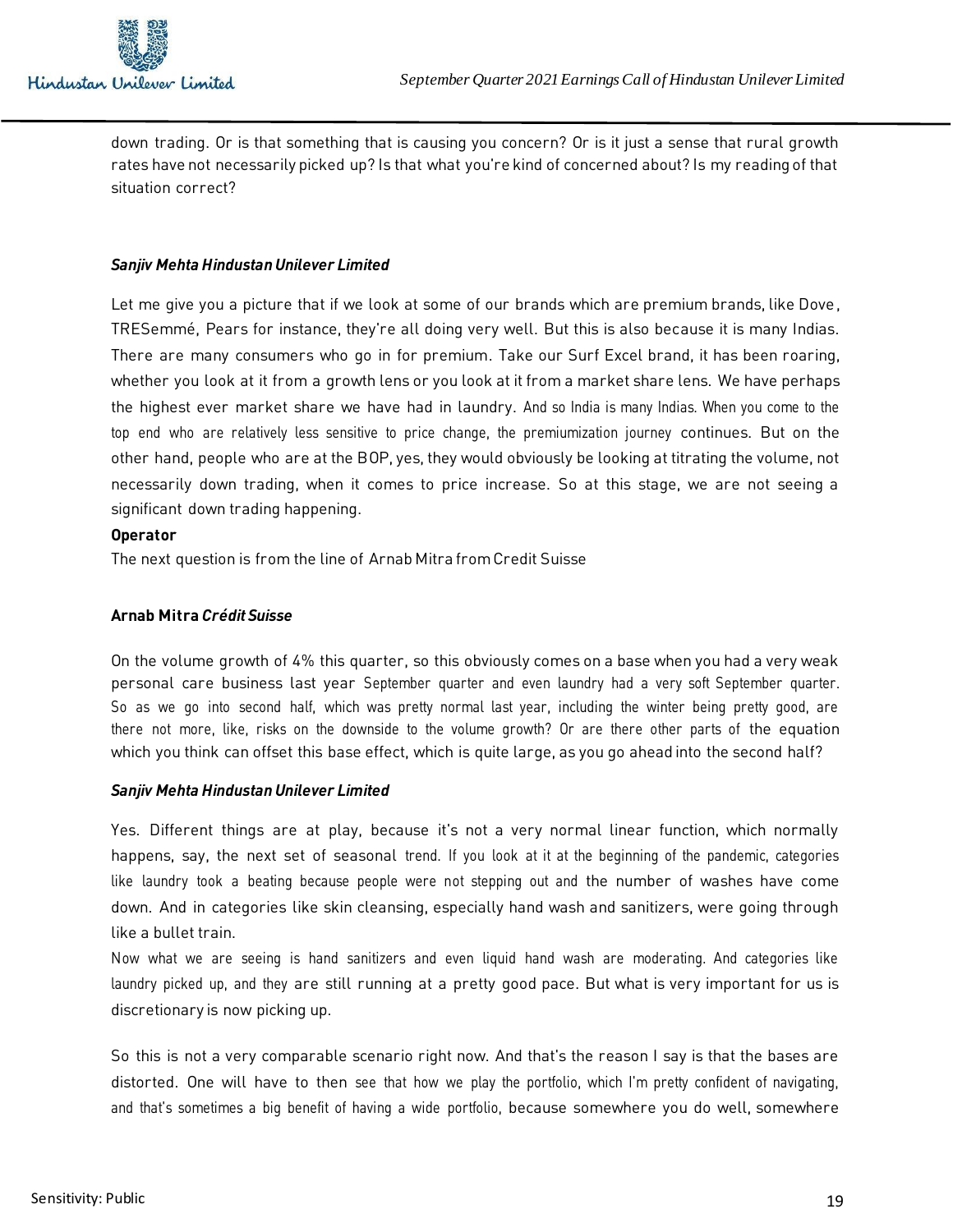you don't do well. But on a total basis, you keep performing reasonably well.

And that is what we need to see. And the important bit we still say is, guys, don't get taken in by headline numbers. Wait to see how the underlying demand shapes up. Because what are we talking about, as a country, by end of the year, we will get back to 2019 GDP. That's what we are all hoping and seeing.

Then the critical bit will be once the base has been corrected, how does the country grow and that will have a very clear impact on our categories. And if you were to ask me, am I bullish about next year? I am. Yes, I am bullish about next year. There are, of course, headwinds of inflation, which we will have to navigate. But as a country, I think we should be doing well.

# **Arnab Mitra Crédit Suisse**

Right. And just on that point, is there a threshold of volume growth that is acceptable to you in the sense that you have pricing power and you are putting in more pricing.

# *Sanjiv Mehta Hindustan Unilever Limited*

That's a good question. When environment is normal, you focus on volume growth to ensure that your consumers don't leave you. When the environment becomes extraordinary, you don't focus on volume growth as much as you look at the shares, that you don't want to lose the consumer franchise. So you look at the consumer franchise, you look at the penetration of your products in the household, and you look to protect the business model. That's what we do.

# **Operator**

The next question is from the line of Percy Panthaki from IIFL Securities.

# **Percy Panthaki** *IIFL*

I have 2 questions, 1 on Shikhar and 1 on the demand scenario. So let me go ahead with Shikhar first. So I just wanted to understand from your point of view, from HUL's point of view, what are the benefits that Shikhar confers on you? And are they measurable in any way? So would you say that the benefit is in, somehow, increasing the revenue? Or is it mainly in terms of reducing the cost? Or is it a combination of both? So some idea on this, please.

# *Sanjiv Mehta Hindustan Unilever Limited*

Yes. Thank you, Percy. Shikhar, today, we are not using it to replace the salesman. Today, it is complementary to a human selling system. What used to happen is many times, between 2 calls, the outlet will get out of order and they would wait for the salesman to come. It will get out of stock and they will wait for the salesman to come when they place an order.

The second important bit is, because the retailer, orders and carries inventory, which will last until the next visit of the salesman comes in, yes, he would end up carrying more inventory. So now we are talking about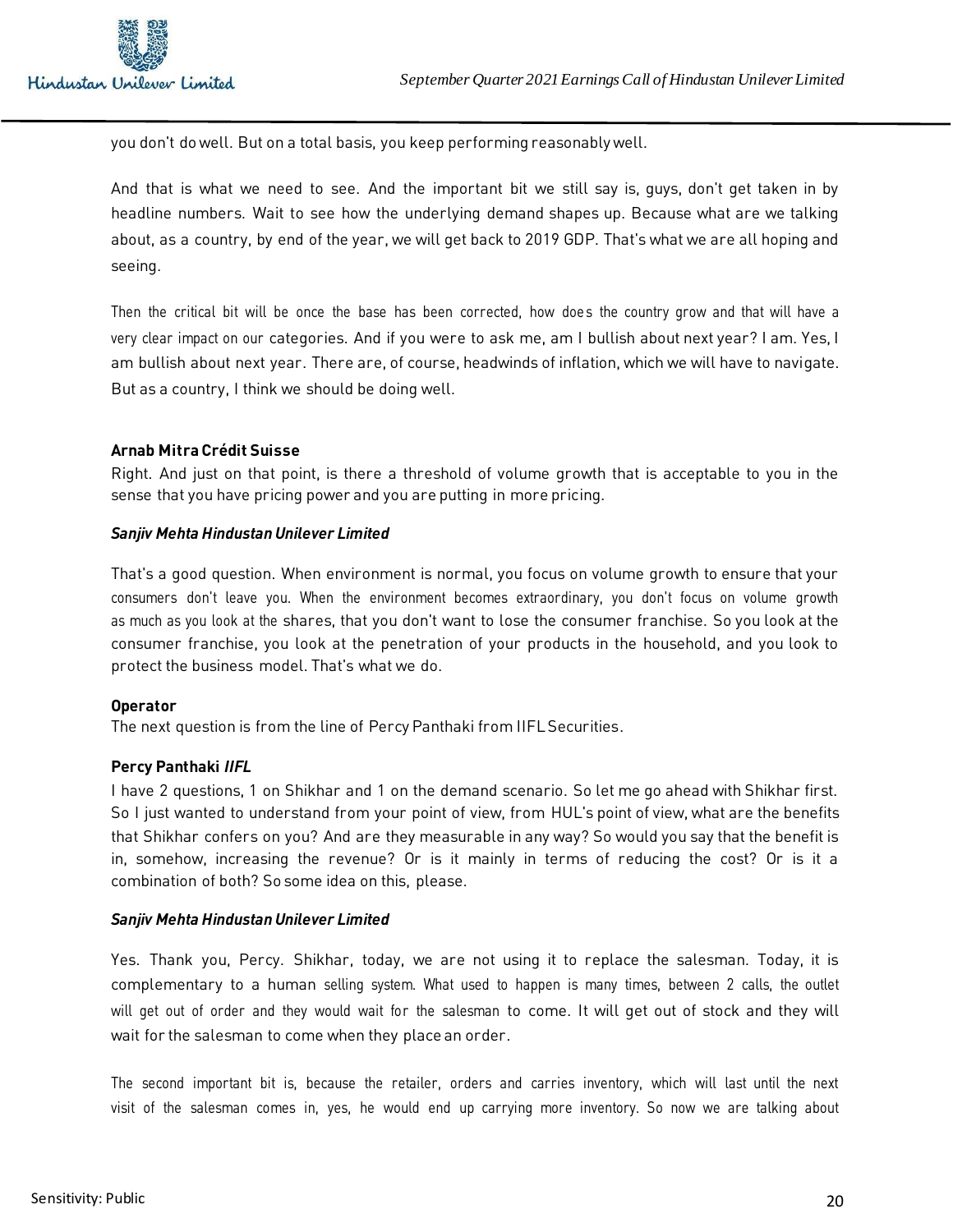

and cajoling the retailer that you carry more assortment. And if you run out of stock, you can place an order whenever you feel like.

So we are bringing in more efficiency to the system and bringing in more assortment in the front line which will make a difference to our growth. And this system today is a complementary system and not a substitute.

# **Percy Panthaki** *IIFL*

Understood, Sanjiv. Because my impression was that the outlets which are under direct coverage, they are anyway serviced by your distributor salesmen once or twice a week, depending on the size of the outlet. So anyways, if he is going to get serviced, on an average, every 4 or 5 days, does it really add that much value, that instead of 4 or 5 days, he gets serviced every 1 or 2 days?

## *Sanjiv Mehta Hindustan Unilever Limited*

It does because what we are doing is, we don't even have Shikhar, we are realigning our servicing capability so that we can service an outlet whenever we receive an order. And we are moving from a traditional N+2 or N+3 delivery system to N+1 delivery system. So we are making the chain much more smoother. We are ensuring there is minimal time between out of stock and replenishment. And we are also ensuring that the retailer is incentivized to carry wider assortment, which leads to better growth. Other bit is we now have a seamless system whereby SBI offers credit to a retailer without any paperwork based on the purchases from HUL. That's another big advantage. And these are some capabilities which are going to hold us in big stead as we go forward. Because just think of it, that classically, this will allow us to even improve the direct coverage of the outlets that we have.

# **Percy Panthaki** *IIFL*

Sure. Sure. Got you. And this 15% contribution of Shikhar, would it be higher than 15% in rural or in urban? Or they are more or less equal 15% contribution for either of urban or rural? I don't want the exact number, I just want to know which one is higher.

## *Sanjiv Mehta Hindustan Unilever Limited.*

No. What is happening is Shikhar has been adopted by about 650,000 outlets. And right now, it is more in urban and semi-urban, but progressively going down to the rural areas.

# **Ritesh Tiwari** *Hindustan Unilever Limited*

And just to clarify, Percy, the 15% number that we quoted, that includes all the components where we're able to make digital sales. It includes Shikhar, includes e-commerce, both eB2C, eB2B and our D2C websites. So all 3 components put together, our digital demand capture is now more than 15%.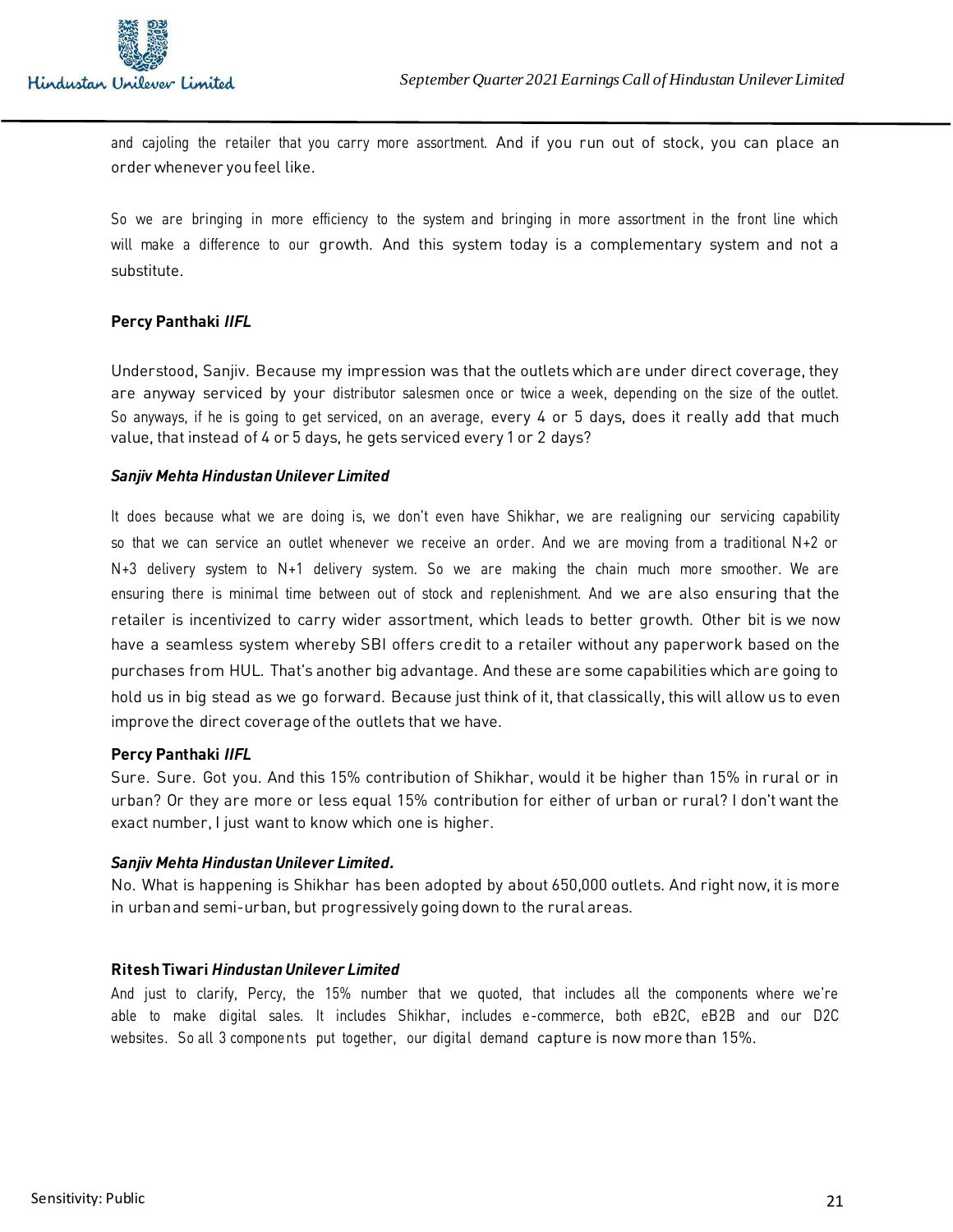

# **Percy Panthaki** *IIFL*

Okay. Got you. Second question, sir, is on demand. So if I look at it, the pandemic disruption is now almost behind us, barring a third wave. So if I go back to the demand scenario just before the pandemic, if I look at the first 3 quarters of the FY '19-'20 fiscal, demand was very slow at that point of time. And the pandemic on the margin would just have hurt consumers, especially the low-income consumers, if not the mid- and high-income consumers, but the low-income consumers has definitely gotten hit by the pandemic. And even pre pandemic, as I said, the demand was very slow.

So what has really changed there just because of the pandemic -- not just because, but after the pandemic, the demand will really sort of now go even beyond what the growth rates were pre pandemic? I want to understand what are the drivers for the growth.

## *Sanjiv Mehta Hindustan Unilever Limited*

Yes. So that's a very good point, Percy. Because we have to accept that in 2019, before the pandemic, when we were also flagging off that the consumer growths are tapering away, that was also linked to the economic growth of the country slowing down, yes. Then the rural growth picked up, which was helped by various factors, including good harvest; including improvement in MSP, which resulted in more wages and government's more allocation to rural which included MNREGA outlay, direct transfer of money and free food grains, all that contributed to rural bounce back, yes.

Now what are the other factors? One is government's significant more investment in infrastructure. That should play a big role in the economic activities picking up and the growth picking up. At the end of the day, our FMCG growth gets reflected with what happens in the underlying economy and is also a contributor to the economic growth. So it has a nice interdependent relationship with the macro indicators. But we, all of us are hoping that India is not going to languish at 3%-4% growth. With us getting back to the 2019, '20 size of the economy, you're still looking at prediction which indicates that India should be growing at a very robust pace next year, which is a very good sign. That means the total economy is picking up, and that would result in FMCG growth picking up.

# **Percy Panthaki** *IIFL Research*

Sure. Got you, Sanjiv. Just a comment here on the GDP growth. We've seen a 7% real GDP decline in FY '21. FY '22 growth expected is 9%. So that point basis, we have only a 2% growth over a 2-year period in normal. In absence of COVID, over a 2-year period, we would have a 10% real GDP growth. So there is actually hole of 8 percentage points in the economy, which is not what we'll get even in FY '23.

## *Sanjiv Mehta Hindustan Unilever Limited*

That's right. But it is not that if the growth goes away, it automatically fills in. It's not like a water tank,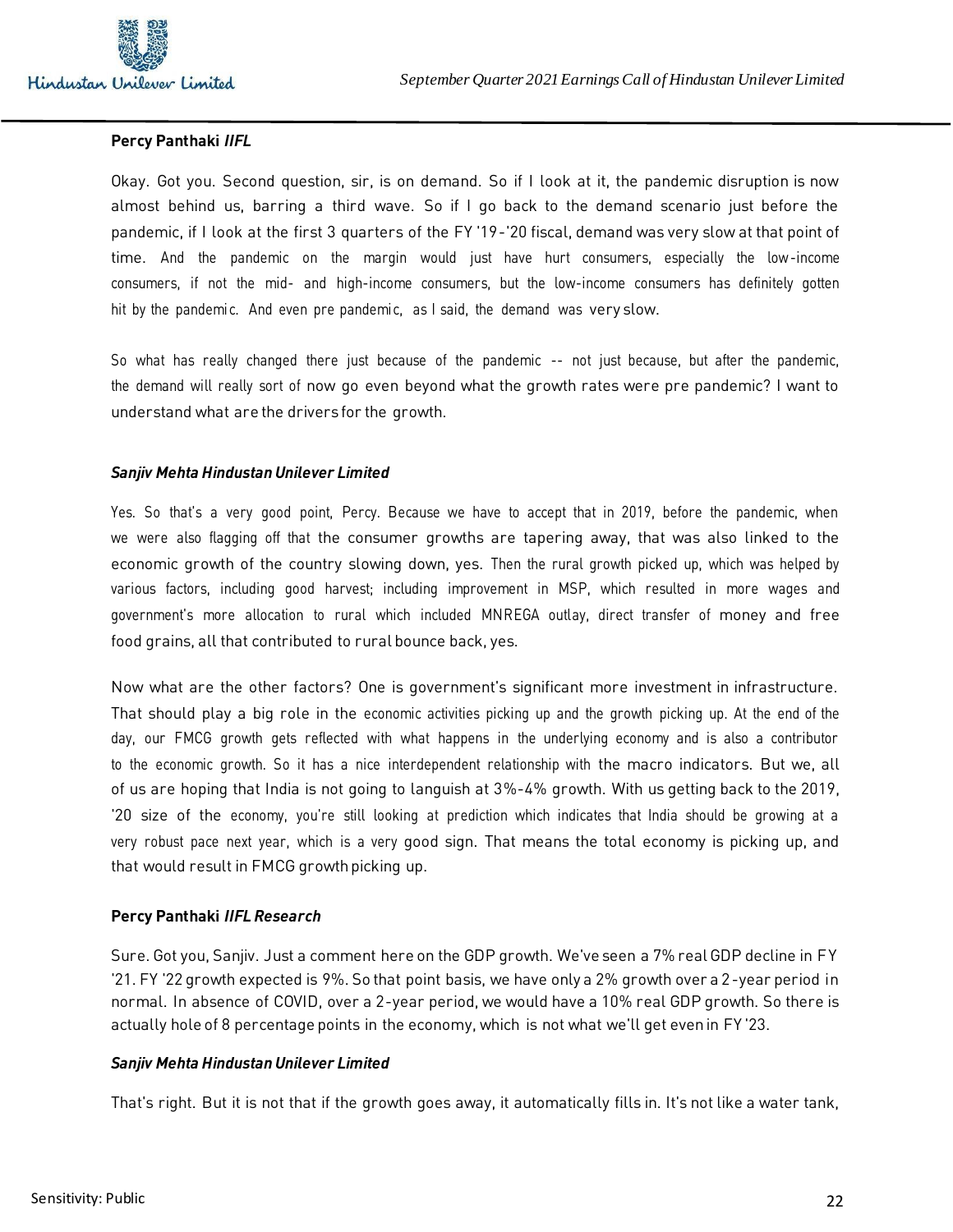

right? That the water has gone away and when the water normalizes, it automatically fills in. You have to have an underlying activity to make it happen, because that consumption was lost forever. Now you're talking about that, yes, we are talking about going back to the same size of the country's GDP. But if we maintain that momentum of 7%-8% growth, then you're talking about its now momentum growth rate coming back. That's what we need to look at.

# **Operator**

The next question is from the line of Alok from Ambit Capital.

## **Alok Shah** *AMBIT Capital Private Limited*

My first question is on the Beauty & Personal Care portfolio. Sanjiv, I wanted to get your views that do you think there is potentially a need to get 1 more brand which can, say, bridge your gap between Pond's and Simple or Love, Beauty & Planet and that brand can spread across Skin Care, Hair Care and potentially compete also with D2C brand. Your thoughts on that.

## **Sanjiv Mehta** *Hindustan Unilever Limited*

I see You're basically talking about brand extensions. We look at brand extensions when we believe that the extension can, not only take from the core, but add to the core. A classic example is Dove. Dove will become one of the most priced beauty brand in the country. Even now, it's on a fabulous journey. If you recall, it started with skin cleansing, then it went to hair. In hair, it's done such a remarkable job that it is now one of the biggest brand in hair. And it will become, I would definitely say, one of the largest brands in hair care. And it would become one of the largest brands in beauty.

Today, we are looking at also how do we extend Indulekha. It is such a great ayurvedic property. We have grown from hair oil and have gone to shampoo. And now we are looking at going to other places. Similarly, when we look at, whether it is Simple, which is clean beauty; or whether it is Love Beauty and Planet, we first focus on the few categories or on the core, build the property over there, then we look at it whether the brand has the muscle to extend into other categories or adjacencies. Otherwise, if you do it too soon and too fast, you'll end up diluting it.

## **Alok Shah** *AMBIT Capital Private Limited*

Got it. So essentially, the reason to ask you also, because consumers may want newness. Maybe Lakmé may have a proposition, but when the consumer upgrades, like, maybe not be their go to brand. So in that situation, how do you sort of tackle that situation?

## **Sanjiv Mehta** *Hindustan Unilever Limited*

We don't change the proposition of a brand. What our perspective is, first is we straddle the pyramid. If you look at it, all our big categories, whether it is laundry, whether it is skin cleansing, whether it is hair,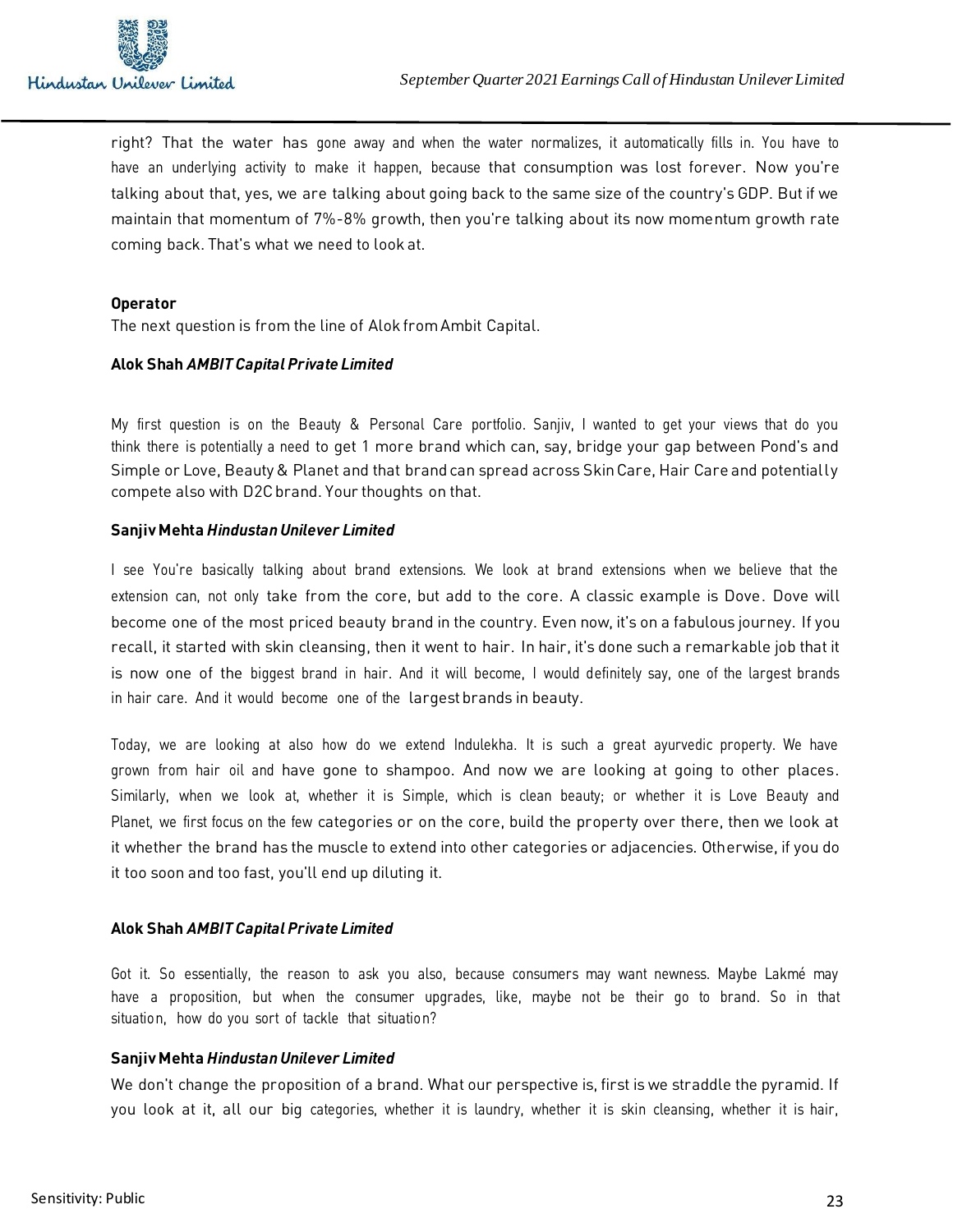

whether it is tea, we try to identify what are the benefit segments, whether our brands cover those benefit segments and whether, through our brands, we are able to cover all the price points.

So once you cover the benefit segment and the price points, then you make it into a power ful portfolio. So that's what we look at it from a lens of category. We don't want to win just at a brand level. We want to win at the category level. So when you look at our skin care or face care, we have a fabulous brand in Glow & Lovely. Then we have got a fabulous brand in Pond's. And then there are segments of hand and body, if you look at the whole portfolio of skin care. We also have Vaseline and Dove. And that is how we make a difference when it comes to creating a powerful portfolio and you win as a portfolio. That's what our focus has always been on.

## **Alok Shah** *AMBIT Capital Private Limited*

Got it. Got it. And my second and last question is on your M&A activities. So up until now, whatever M&A activities that you have done has largely been a portfolio which has typically not been within Unilever portfolio or HUL in India, be it Indulekha or GSK portfolio. But if tomorrow HUL decides to acquire one of the D2C companies, so my question is because it's a category in which Unilever is globally present, would you be allowed or would you have to seed those categories organically only?

## **SanjivMehta** *Hindustan Unilever Limited*

See, first is when we look at inorganic growth, we look at it from a lens of strategic fit. And strategic fit, you're absolutely right, whether it was Indulekha or whether it was VWash or whether it was GSK consumer health, we entered into categories where we did not have a play. And sometimes, when you look at it, it's to gain capability.

When we got the Adityaa Milk, it was not about that we weren't in ice cream, because they had some fabulous capabilities in south of India, with low-cost manufacturing. And also we wanted to have access to go to market, because not many stores have multiple freezers. So we wanted a more footprint of freezers. That's why in certain part of India, that we went in for Adityaa Milk acquisition. And sometimes you may also look at it from a lens, how much time will it take you to grow it organically versus what will be the cost of acquiring it inorganically. So that is also the judgment play that comes in when you look at M&A.

## **Operator**

The next question is from the line of Manoj Menon from ICICI Securities.

## **Manoj Menon** *ICICI Securities Limited*

Just 2 questions, 1 on the e-com B2C, the Shikhar or in generic, let's say, the digital interventions which you have done and which you continue to do. Just trying to understand the people side of it, the culture side of it, even the structural side of it, if you could talk a little more in terms of, let's say, how are you structured and how is these different endeavors within the organization. The reporting structures, the right people, the culture part of it. The context I'm trying to understand is for a large company which is doing so many different kinds, so just trying to understand how do you ensure the entrepreneurial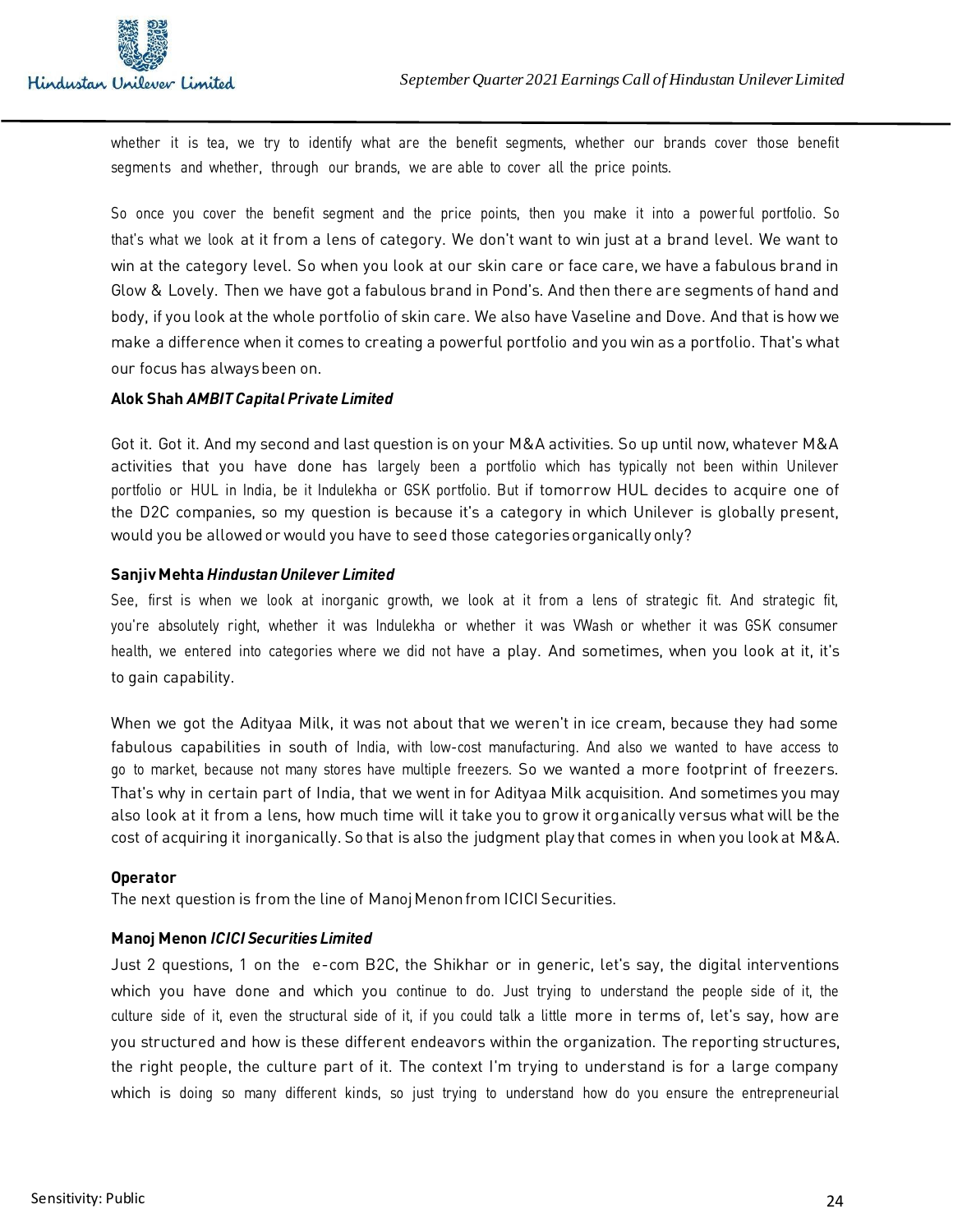

nimbleness sort of thing from a construct side of it, the quantitative and qualitative. Yes, that's question #1, Sanjiv.

# **Sanjiv Mehta** *Hindustan Unilever Limited*

Yes. That's a good question, Manoj. When we were sitting with the premium beauty unit, and first is we thought that we have to create a very entrepreneurial unit within a large HUL. And we were struggling with getting answers to the questions that you have now raised. So what we have done is we've carved out a different unit. We have brought in talent from outside who are very digitally savvy. We have pulled in people from within who are very entrepreneurial. And even our remuneration system for them, incentive is very different. So we have, in many ways, liberated them while giving them the benefit of the capabilities of a large HUL. So that's what we have planned to life.

When we started our re-imagining HUL journey, we did not start by any hierarchy, and we did not start by that it has to be part of a certain function. So we had people who are most tech savvy, people who love technology, people who had idea joined the digi council. And we started with a few experiments, which then got into tens of experiments, over 100 experiments. Then we dotted the line, we picked up the big ones and we put the muscle of HUL from both resources perspective, man and money, to make it come alive. And that's how we have developed, say, our Shikhar app. Our Shikhar app today, if you were to go and ask the retailer from the benefit perspective and the use perspective, it would be at the very top of all the apps available in the market. You have to just measure the benefit of Shikhar app. If we were to spin it off as a separate entity, it would become a unicorn overnight.

So what we are trying to do, Manoj, we are trying to create a soul of a small company in a large HUL. Even the recruitment of talent that we are doing, we are recruiting very different people today, so that we are building capabilities and moats for the future.

# **Manoj Menon** *ICICI Securities Limited*

Understood, Sanjiv. But from a structure point of view, let's say, Shikhar would be under the sales, I mean, the customer development team or the D2C would be housed under the personal care, I mean, ultimately reporting into. How does those structures actually up there currently?

## *Sanjiv Mehta Hindustan Unilever Limited*

Today, it's a different independent unit and it might cut across different categories. So what the category head would do is look at it, that this brand, from an architecture point of view, makes sense, but then it would be run completely independently. Similarly, e-commerce, we have set it up as a separate unit. And while multiple brands come into play in the e-commerce unit, the e-commerce capabilities have been developed very separately. And we started investing in e-commerce capabilities much ahead of time.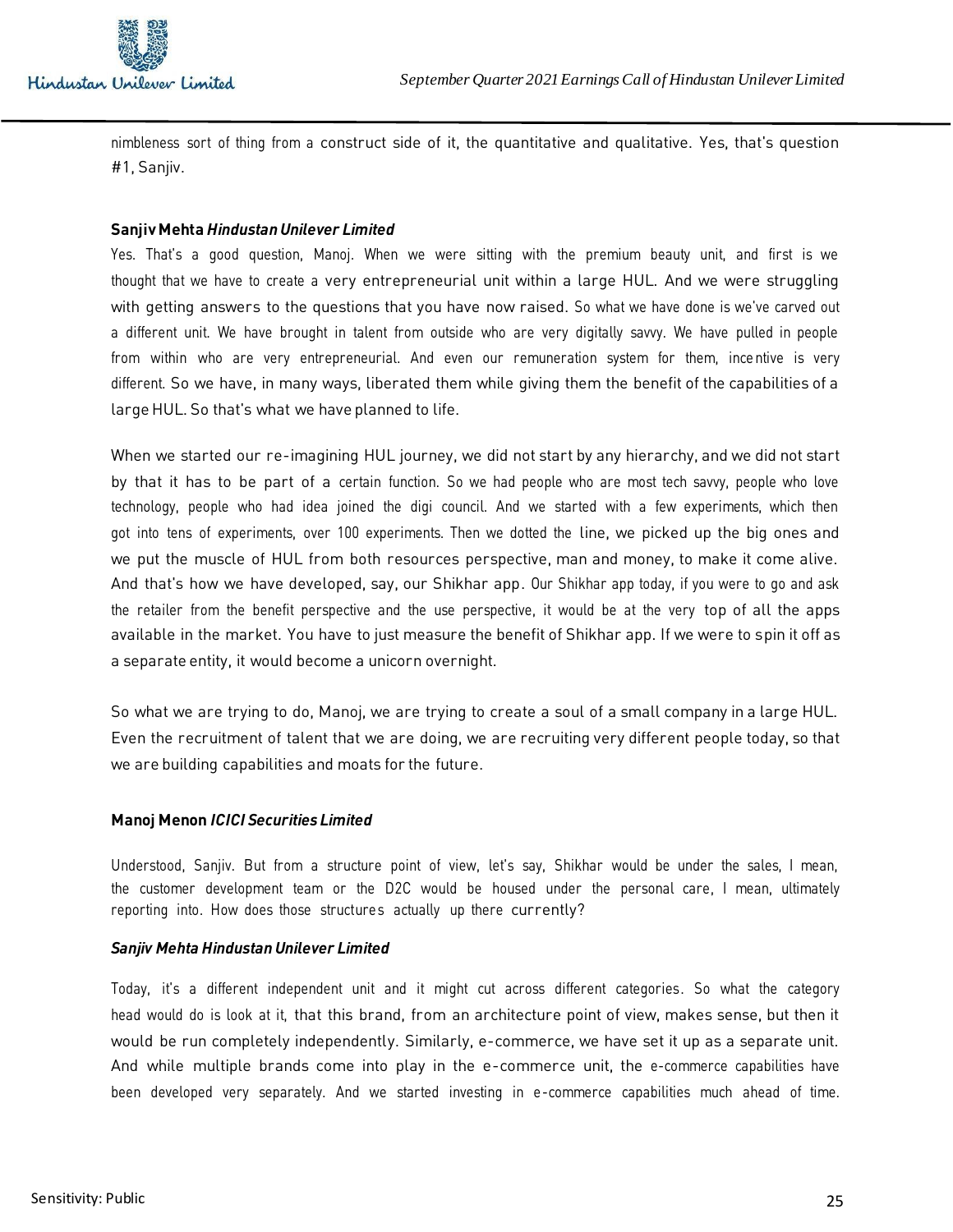

And we brought in resources from outside, again to augment the people who were there, whom we transferred, who were, again, much more tech savvy. So that's how we have been building it.

One of our big advantage is that we have scale, we have resources, we have capabilities. So what you have to do is find out the sweet spot where you can liberate the people from the negative aspects of a large company which could slow you down but provide them anchors of a big company which could provide the resources which a small company may not have. So that's what we are trying to create.

## **Manoj Menon** *ICICI Securities Limited*

Understood. Sanjiv, the second question, I'm not sure if it's something to be asked in a quarter call or maybe I can do that separately with through Ravi. Look, one thing about now the buzzword is, let's say, the last year, 1.5 years is probably D2C and hygiene. Of course, the second one, thanks to COVID.

I'm pronouncing, these are the newer things, which have kind of, let's say, come up in terms of market creation opportunity. I vividly recall 4 years back possibly to as Ayurveda. I don't really hear much about Ayurveda, I am not talking about HUL , I am talking about general. I'm a firm believer that good management, what you don't do also matters equally or even more important than what you do. So two questions there, Sanjiv, actually. Because in an environment where a lot of these things come, of course, it's obviously your job to kind of differentiate what is the real trend and what is a fad. Just trying to understand on these 3, or maybe feel free to add more, do you think, let's say, Ayurveda, because of the, patanjali, tailwind at that time, where are we on Ayurveda at this point in time at an industry level and maybe at an HUL level? The same thing on the hygiene new normal. I'm not interested in the last year base and kind of -- that's too short term. How much, let's say, penetration increased hygiene would have got in the last year? And what does it mean for the, let's say, my DCS into the medium term? And the third is maybe crystal ball-gazing at this point in time on D2C and a few other trends I myself would have missed

## *Sanjiv Mehta Hindustan Unilever Limited*

So first is, again, a very valid question. And not to worry, it may not fall in classically under the quarterly questions. But if we look at it from a lens, don't look at it ayurveda, look at it naturals. Naturals is a secular trend. It's not going to go away. And if you look at in the premium beauty unit, some of the brands that we are building, whether it is Simple, which is clean beauty, or Love Beauty & Planet, these are all under the naturals platform. We are also looking at how do we extend into Indulekha much wider. Again, this is all focusing on natural. And while a lot of noise was created by Patanjali at that stage and they did give a flip to natural, natural, as a trend, is not going to go away.

Similarly, the heightened awareness of hygiene will not border on obsessiveness it did last year, but it will certainly become a very important behavior point going forward. And when you look at e-commerce, why we believe e-commerce will remain, for the simple reason, if it gives benefit to the consumer from a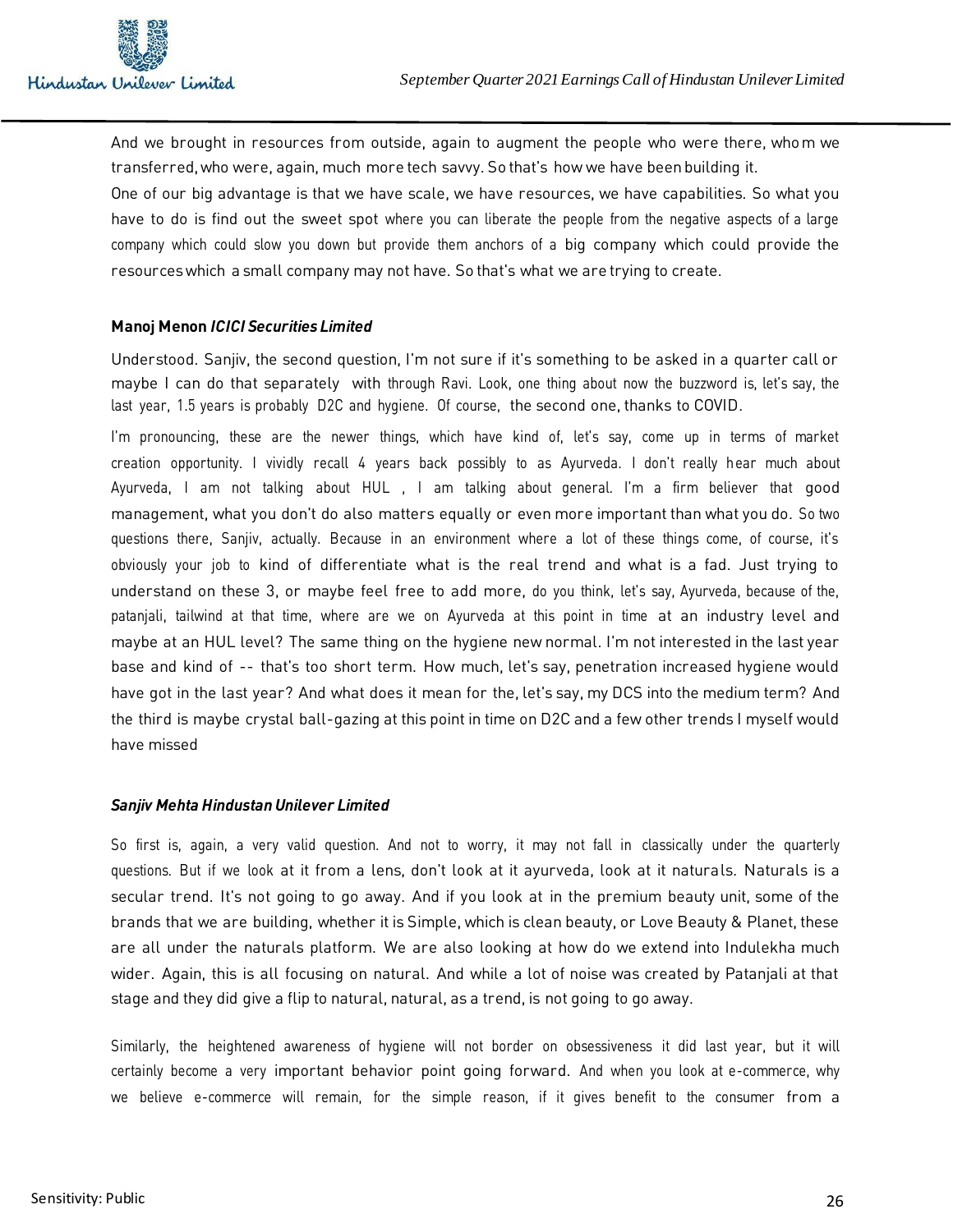

convenience point of view and an assortment point of view, then it is bound to remain there.

When you look at, not just hygiene, but when you look at it, the consciousness for holistic wellness, it has moved to a new level altogether. People are, today, much more conscious than they were ever about keeping themselves healthy, whether it is physical fitness, whether it is wellness, holistic wellness, mental health. All these things are not going to go away. And that is also the reason why we believe in the long term, for us, this entire play into micronutrients, nutrients, the Horlicks brand is going to remain a very strong feature.

## **Operator**

The next question is from the line of Shirish Pardeshi from Centrum Capital.

## **Shirish Pardeshi** *Centrum Broking Limited*

I have two burning questions. And specifically, what I have observed, like there is incremental focus through the digitization connecting last mile. Similar trends we are also seeing into the retail trade. And as you mentioned that Shikhar is one way to reach the retailers and cut down the lead time. Similarly, the Cash & Carry is also penetrating, the leading Cash & Carry player is also navigating the growth in the market. So what point what I'm trying to drive is that the retailers has also become very savvy because he has a connectivity with the modern trade in nearby area. He's been serviced very frequently by you through Shikhar app and even Cash & Carry. So there is a wrestling in my mind in which I believe that there is a conscious inventory rationalization is happening. I mean you are the biggest company, and maybe you can tell me something more about that trend. But I see that this digital focus is also trying to create some leeway and incrementally giving a better return on investment for the retailer.

## *Sanjiv Mehta Hindustan Unilever Limited*

You are absolutely right. The 2 big constraints for a retailer are space and money . Historically, what used to happen or even today, what happens with most retailers, that they go by the feel and you will see that because they have the space constraint. The number of assortments that they have are much fewer than what they would ideally like to keep. So what technology should allow them to do is, first, very importantly, keep the right kind of assortment. One of the journey we are on is customizing the assortment for each store, not based on what they sell, but what they should sell. And that is how we make a pitch to a retailer. The second is, instead of keeping 20 pieces of 3 variants, they may be able to keep 20 pieces of 7 or 8 variants. And with more frequent fill-up that would happen, they would be able to operate with much smaller inventory. But with a higher assortment, the throughput would go up. The other is credit. A retailer normally borrows from either NBFCs or from the market at a much higher rate. Just think of it, the program that we have with the SBI, which allows us to give them credit at very fine rates, much lower than the market rates, would again become a game changer. So the way I look at it, the GT retailer of the future will become much more technological savvy, there would be much more digitization of GT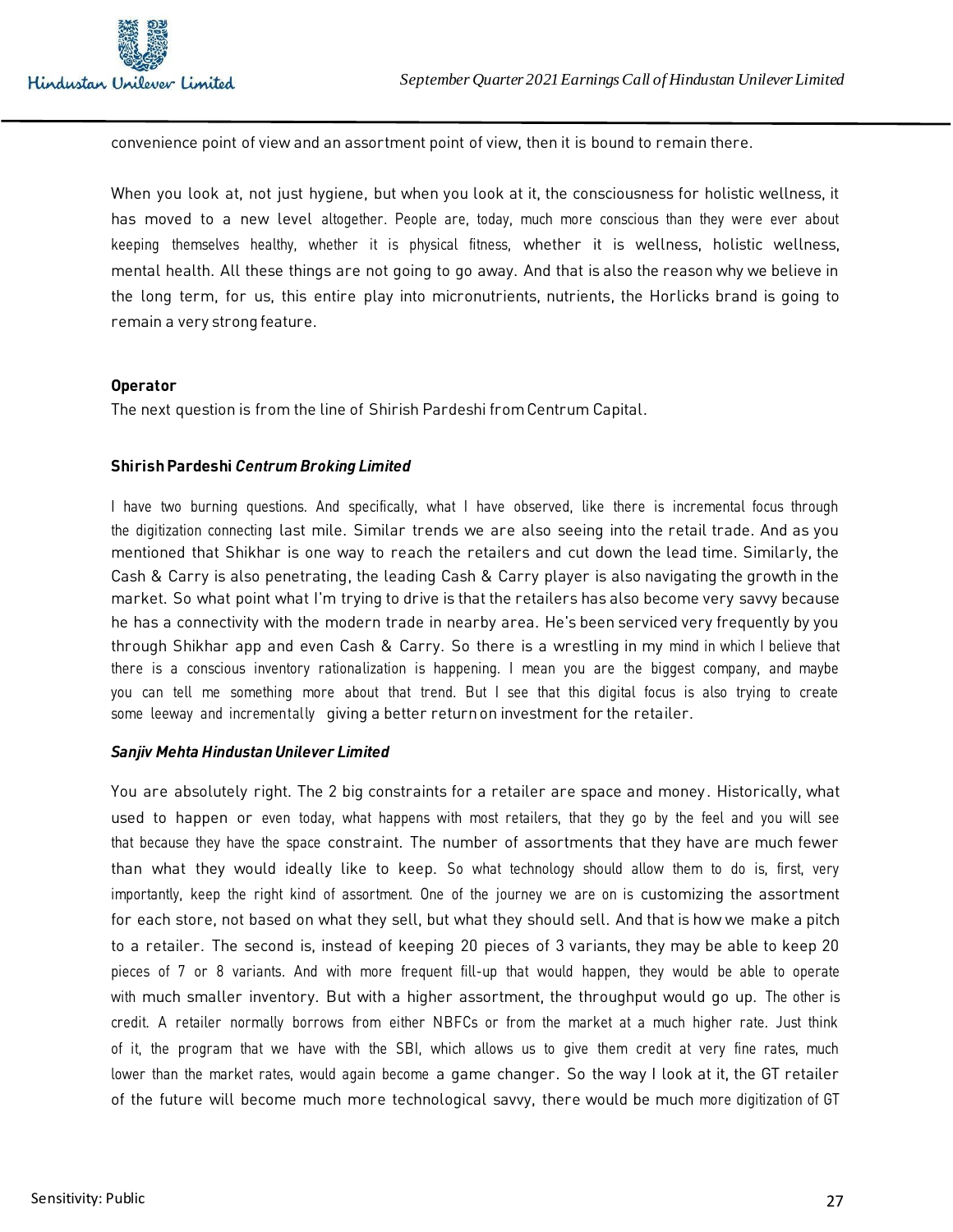

trade and the key critical pain points of space and money will get helped, to a large extent, by companies like us when we look at helping the retailers.

# **Shirish Pardeshi** *Centrum Broking Limited*

Sanjiv, completely agree. And having worked in side with the company and the trade, that's my observation. But what I'm trying to see, that there is a risk for a company like us who is full grown in terms of distribution is that inventory rationalization.

## **Sanjiv Mehta** *Hindustan Unilever Limited*

Inventory rationalization will be, at one point event, yes. And it will not happen overnight across 11 million outlets. It will happen at different points. But importantly, your sustainable growth rate will depend on throughput. So you will need strong brands, you will need better service. And if you are able to augment it with customized assortment and credit, that's what will become a game changer for a retailer.

## **Shirish Pardeshi** *Centrum Broking Limited*

Okay. Okay. My second and last question, while observing this quarter trend, I always tend to believe that most of the companies have started at advertising. But when I look at your advertising spend, whether you look at percentage to net sales or on a Y-o-Y, the growth rates for advertisement is a little lower. So was it that company is doing a conscious attempt to build the demand side, we are putting more promotions and discounts in the market and putting less money on the advertising?

## *Sanjiv Mehta Hindustan Unilever Limited*

No, what we are trying to do is a better attribution to growth. That's what we have been doing. So we are significantly enhancing our capability of media deployment so that we can get a better bang for the buck and have a more linkage, where the linkage between the money we spend and the growth becomes even more, much more clearer and darker. That is what we have attempted to do. If you look at our advertising spend, even today, it's significantly ahead of our market share and I'm talking about significantly, not a bit, but many percent points ahead of our market share.

## **Shirish Pardeshi** *Centrum Broking Limited*

My short point here is that if that is the trend, we should build in our thoughts, that the ad spend will remain less than 7%, 8%, 9% and not build 11%.

## *Sanjiv Mehta Hindustan Unilever Limited*

I don't want to put a number to it because we look at various things. We look at competitive spend, we also look very closely at our reach and frequency. And increasingly, we are slicing it by LSM and not doing it over a general population. And then we are also looking at it from a perspective that how much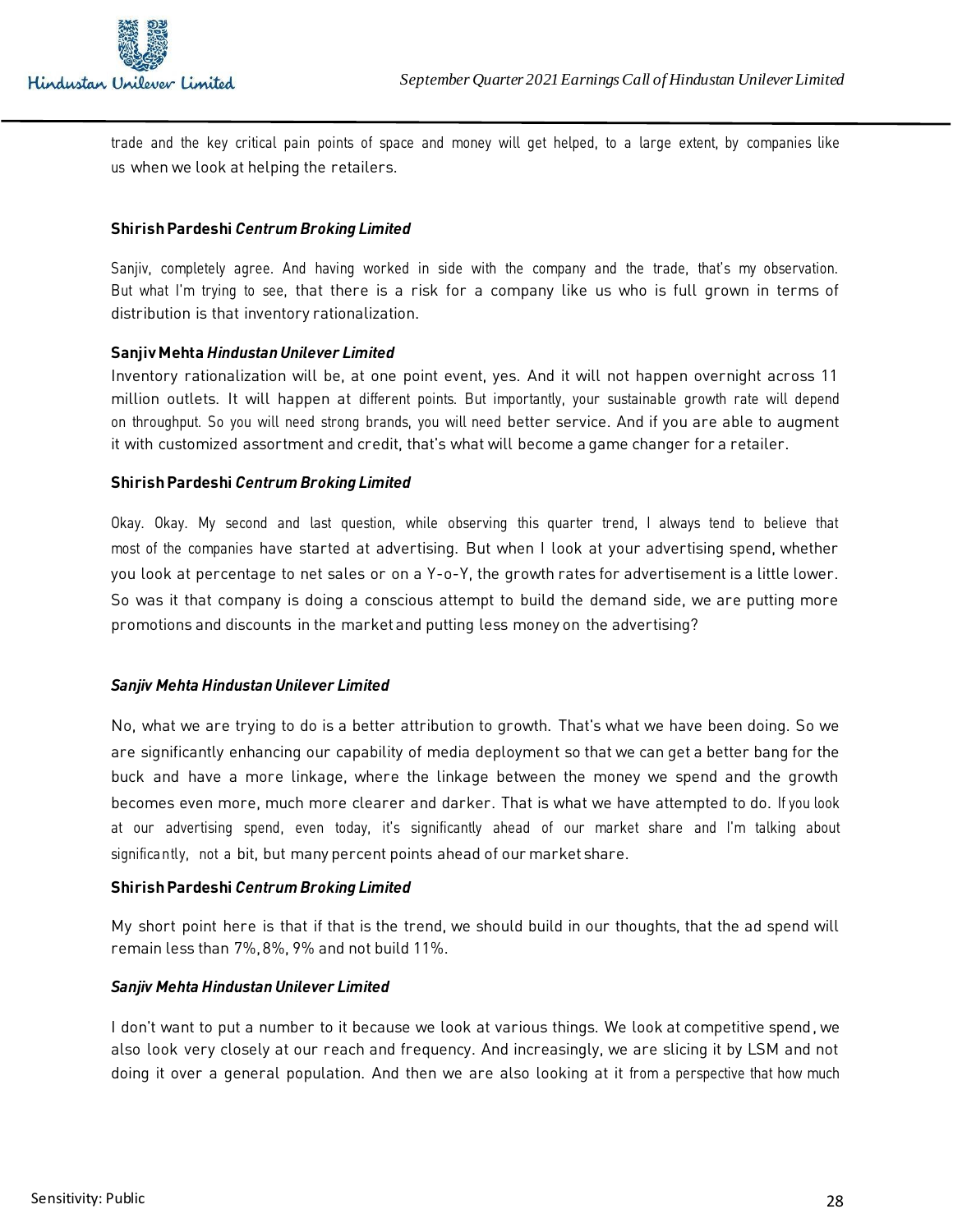

we are spending in the traditional channel, how much we are spending it in non-traditional channels. So we are trying, increasingly, to make a science out of it.

## **Operator**

The next question is from the line of Richard Liu from JM Financial.

## **Richard Liu** *JM Financial Institutional Securities Limited*

Sanjiv, Ritesh, I wanted to get your thoughts on the dichotomy in your outlook. As far as rural growth is concerned. One month back in the Investor Day deck, that had a slide that talked about distinct resilience in rural momentum post COVID. And now the thought seems to be that rural is slowing. I agree it's Nielsen data, etc. But if we keep this syndicated data aside, can you help us with your perspectives on what you and your sales force are actually seeing in your business on the ground? And how do these differ versus 2, 3 or even 1 month back? Are you really sensing a drop in rural sentiment and demand in any which way? And while on this, can you also elaborate on what would be the lead indicators that you would look for to signal a recovery here on irrespective of what Nielsen might say 1 quarter later.

## *Sanjiv Mehta Hindustan Unilever Limited*

Richard, if we were to look at just our numbers of sales, then we would still believe that the rural growth remains robust, for the September quarter. And that is the reason why, in the investor conference, we were still talking about a very resilient number. When we look at the numbers which have come out from Nielsen, that's when the antenna went up and then we deciphered it. And if we look at a couple of weeks of sales in the rural area, we have seen some element of softening. Now whether that is linked to unseasonal rainfall, whether it is linked to other extraneous factors, it's a bit difficult to put your fingers on the pulse.

And that is the reason we have highlighted this because one of the things that HUL does very well is pick up signals ahead of time. If you remember, even in '17-18, we were the first company to talk about rural slowdown before anyone else did. So I thought that because we were getting into the September quarter call with analysts and investors, it was important to flag it off. But we are also putting a caveat that there are base issues. And let's not jump to a conclusion without observing it for a few more months, that indeed, that has been a case of a slowdown.

## **Operator**

Ladies and gentlemen, that was the last question from audio. Over to you, Mr. A. Ravishankar, for further proceedings.

# **A.Ravishankar** *Hindustan Unilever Limited*

Okay. I'll skip the web questions because we have mostly answered them or we have a few questions from retail investors. I would request them to reach out to us, the Investor Relations department. Our contact